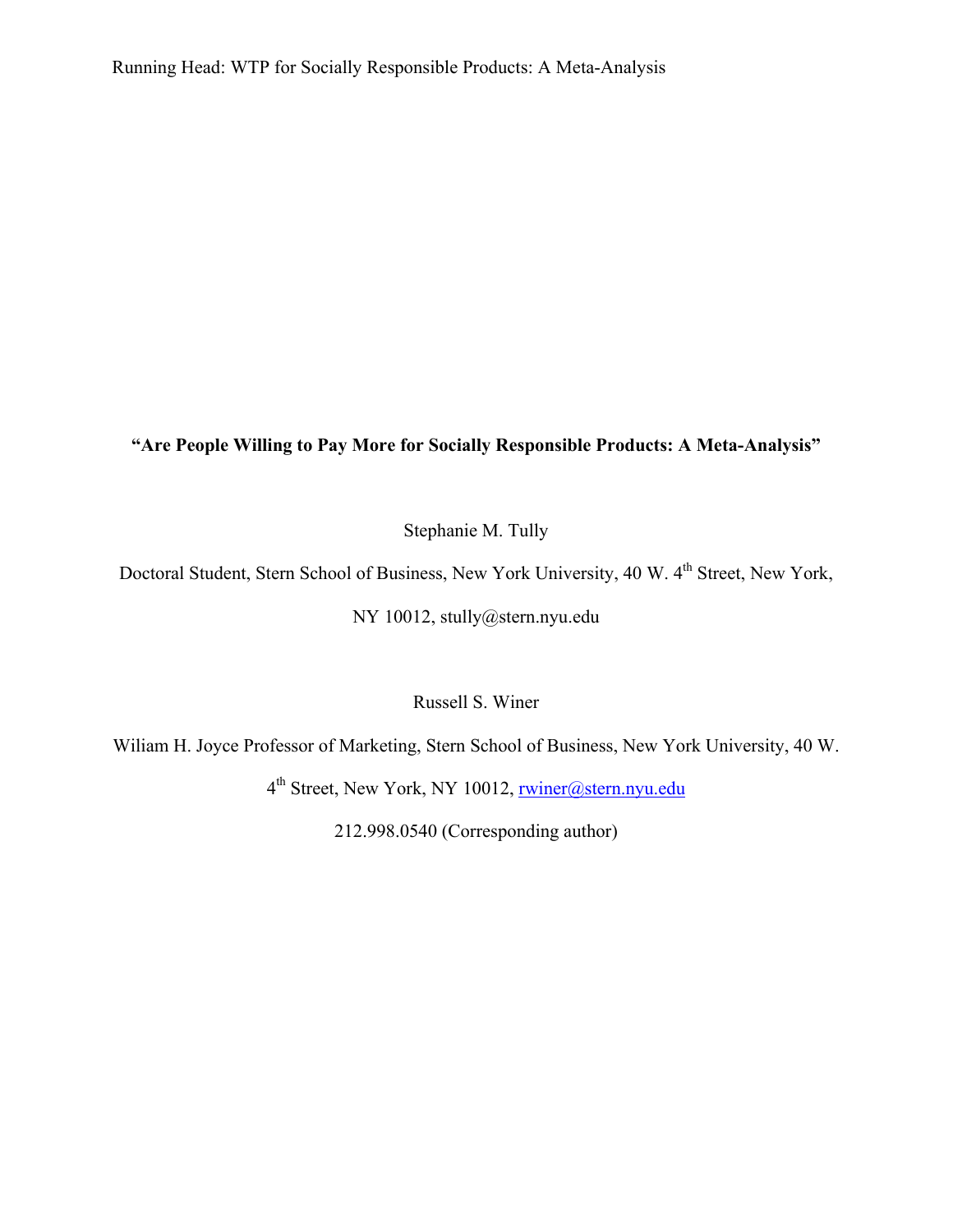#### Abstract

Many companies have made significant investments in socially responsible products. Environmentally safe cleaning products, fair trade coffee, and sustainable seafood are just a few examples. In this paper, we conduct a meta-analysis of eighty-three published and unpublished research papers across a large number of product categories and countries and using different data collection methodologies to better understand differences in willingness to pay for socially responsible products. We use two dependent variables: the percentage premium people are willing to pay and the proportion of respondents who are willing to pay a positive premium. We find that the mean premium is 17.3% and that this percentage is lower for durable than for nondurable goods and higher for goods where the behavior benefits humans (e.g., labor practices) than animals (e.g., bigger cages) or the environment. On average, 60% of respondents are willing to pay a positive premium and this does not vary by whether the good is durable. Further, along with products that benefit humans, products that benefit animals are shown to increase the number of people willing to pay a premium compared to environmentally friendly goods. Implications for retailers, manufacturers, and future research are discussed.

*Keywords:* meta-analysis, social responsibility, willingness-to-pay, environment, fair trade, animal rights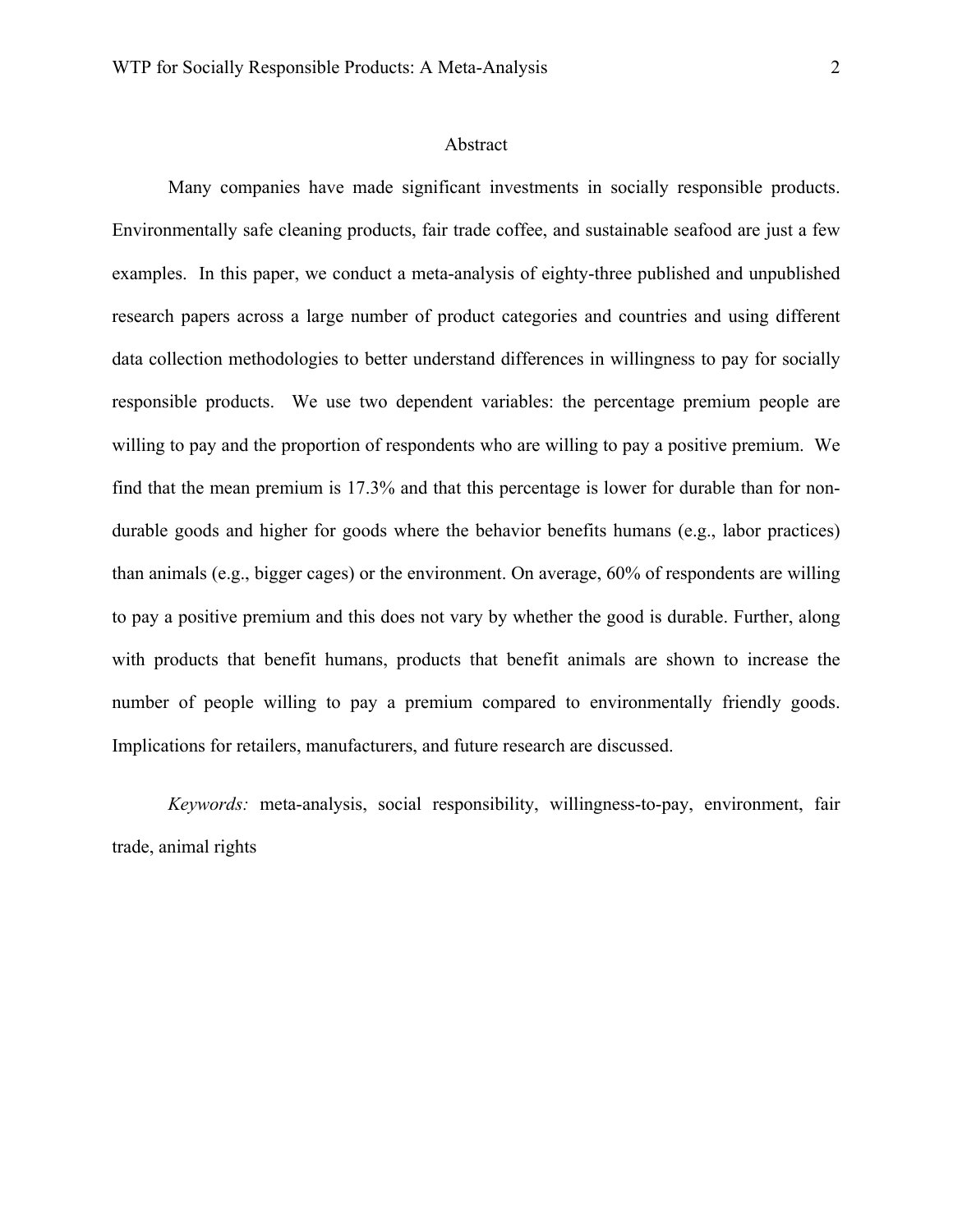Socially-responsible or "green" goods and services are becoming more important than ever for retailers as their presence continues to increase dramatically. Environmentally safe cleaning products, fair trade coffee, and sustainable seafood are just a few examples of this growing trend. Recently, Levi Strauss announced a line of jeans with a pitch "These jeans are made of garbage." The Waste<Less jeans are composed of at least 20 percent recycled plastic (*BusinessWeek* 2012). Although companies offering socially responsible products provide a benefit to society, economic incentives are often a catalyst for, or at least an input into, the decision by a firm to adopt socially responsible practices (Karnani 2012). Understanding consumers' willingness to pay (WTP) for socially responsible products is important for the future success of such endeavors.

Despite the growth in this product area and previous research on WTP, there are still many unanswered questions about consumers' WTP for socially responsible products. For instance, it is unclear how much more consumers on average are willing to pay for socially responsible products. As might be expected from the rise in socially responsible product offerings, many studies have found that consumers are willing to pay a relatively large premium for socially responsible products (e.g. Aguilar and Vlosky 2007; De Pelsmacker, Driesen, and Rayp 2005; Saphores et al. 2007). However, a smaller number of studies have reported premiums closer to zero (e.g. Grönroos and Bowyer 1999) or even to be negative in rare cases (e.g. Akkucuk 2011). Retail sales also put into question WTP for socially responsible products. Clorox's widely-heralded line of Green Works cleaning products has had considerable difficulty gaining traction with retailers and consumers. The importance of price relative to the benefits of social responsibility was found by a market research firm Gfk and Yale University (2008) and also in a recent paper by Gleim et al. (2013). The latter results suggest that price is one of the top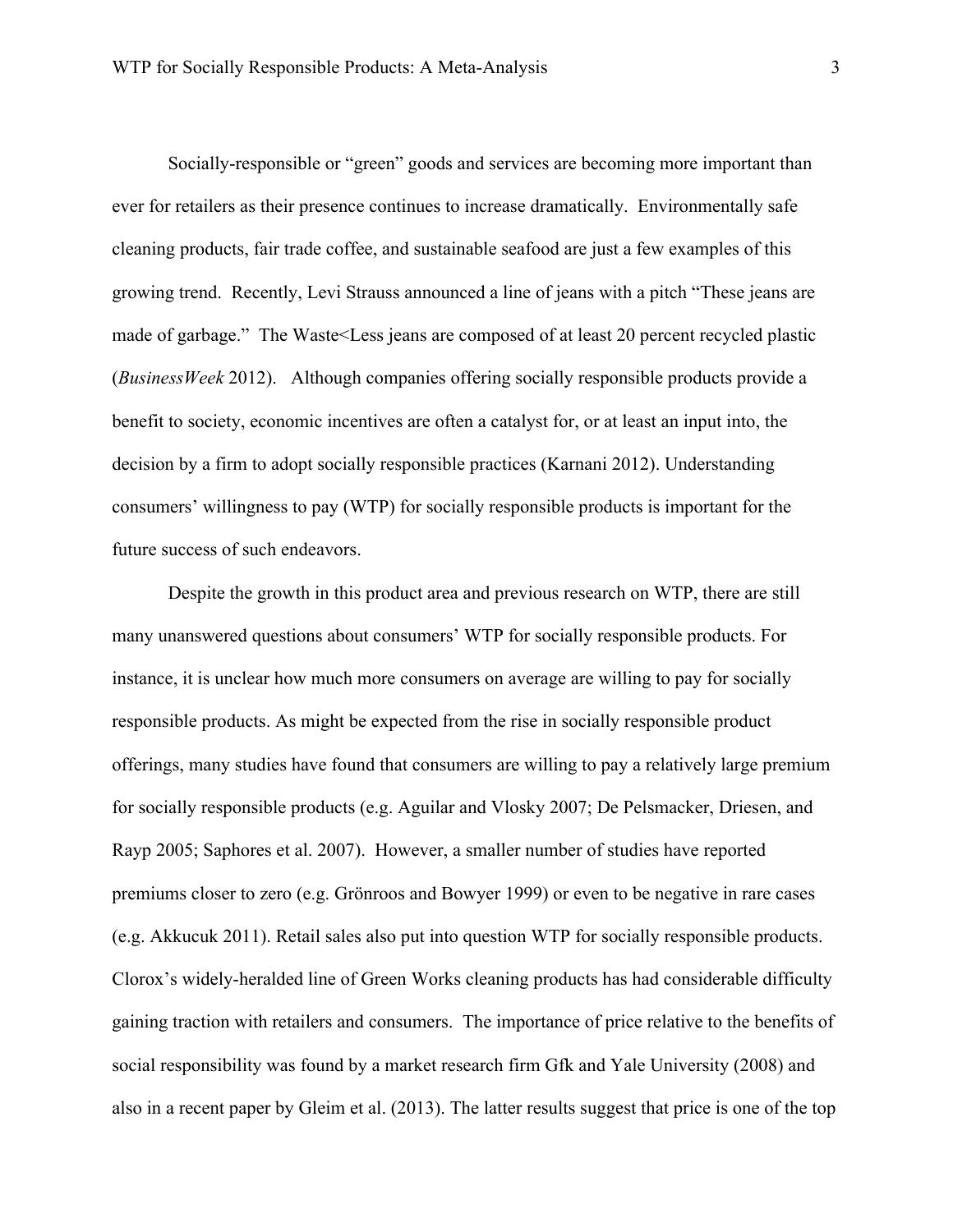barriers to green consumption. Therefore, quantifying consumer WTP for socially responsible products is still an open question.

Beyond the average WTP for socially responsible products, another open question is what the differences are in WTP across product types, types of social responsibility, and contextual factors like location and method of elicitation. The research looking at individual differences that can explain variations in WTP for socially responsible products (e.g., Balderjahn 1988; Roberts 1996) suggests that understanding systematic differences in WTP for socially responsible products is important. Similarly, understanding the economic value of implementing different types of socially responsible practices to consumers is of interest to society, manufacturers, and the retailers who distribute the manufacturers' products.

The current literature makes it difficult to identify WTP differences across product categories or type of social responsibility. For instance, is providing fair wages to employees more or less likely to increase a consumer's WTP compared to using environmentally friendly tactics? If you can only invest in green practices for one of your product lines, will the type of product you choose affect the WTP premium or the proportion of consumers willing to pay a premium? This is not a trivial matter. A recent article in *Forbes* said that many corporate leaders, realizing lackluster return on social responsibility investments, want to know the best way to increase the value of these investments (Klein 2012). In the same article, the President and CEO of Business for Social Responsibility contends that for social responsibility to be long-term, businesses need to choose socially responsible strategies that align with their self-interest. These arguments suggest that companies need to know how consumers will respond to different types of social responsibility or the different products for which socially responsible practices are adopted.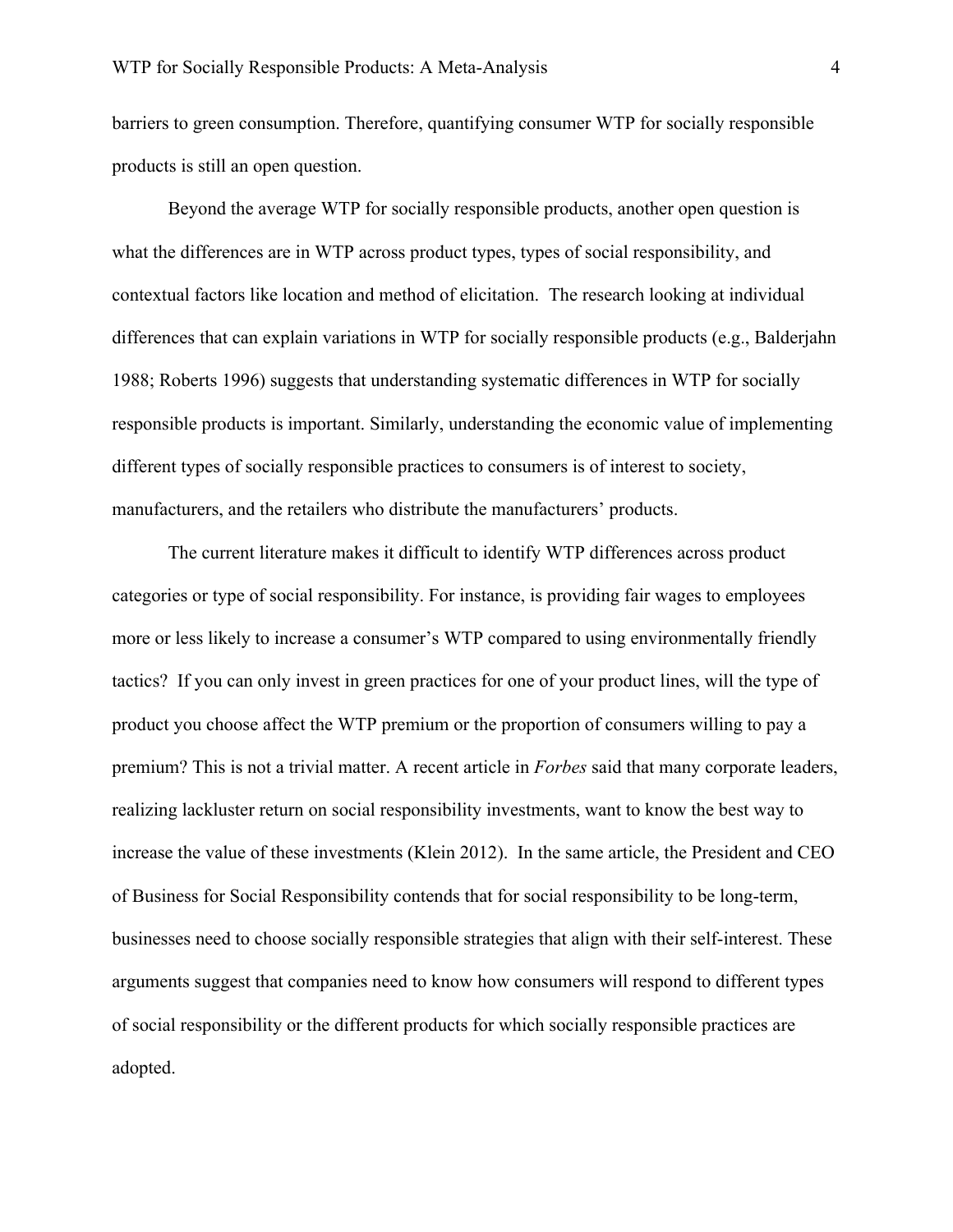A few studies have made some attempts to look at multiple products. For instance, Akkucuk (2011) finds significant differences in how much consumers are willing to pay for recycled furniture compared to other products such as tires or cell phones. Consumers were also found to be willing to pay a lower price premium over the base price for an environmentallyfriendly new home compared to other environmentally-friendly wood products such as a kitchen remodeling job or a ready-to-assemble chair (Ozanne and Vlosky 1997). However, it is unclear if these differences are due to meaningful differences in WTP across product type or because of differences in base price. Only two articles in our literature review yielded studies that looked across multiple types of beneficiaries of socially responsible products. Loureiro and Lotade (2005) look at WTP for fair trade coffee (which benefits people) and shade-grown coffee (which benefits the environment). The estimates of WTP across these two types of products are nearly identical. Carlsson et al. (2010) found similar results. While this might suggest that beneficiary does not matter, this small sample size makes it difficult to generalize. The vast majority of studies on WTP for socially responsible goods focuses on one product type (e.g. coffee) and one socially responsible characteristic (e.g. fair trade) so it is hard to make conclusions across product category and social responsibility type.

Meta-analysis is a good means of understanding variation in WTP across different products and types of social responsibility. Using each study in a paper to be used as one data point permits an analysis of multiple product categories and types of socially responsibility. For instance, by looking across studies, we can identify whether socially responsible durable goods command a higher or lower price premium than socially responsible non-durable goods and whether consumers are likely to pay a larger or smaller premium for socially responsible goods that benefit the environment compared to those that benefit human working conditions. There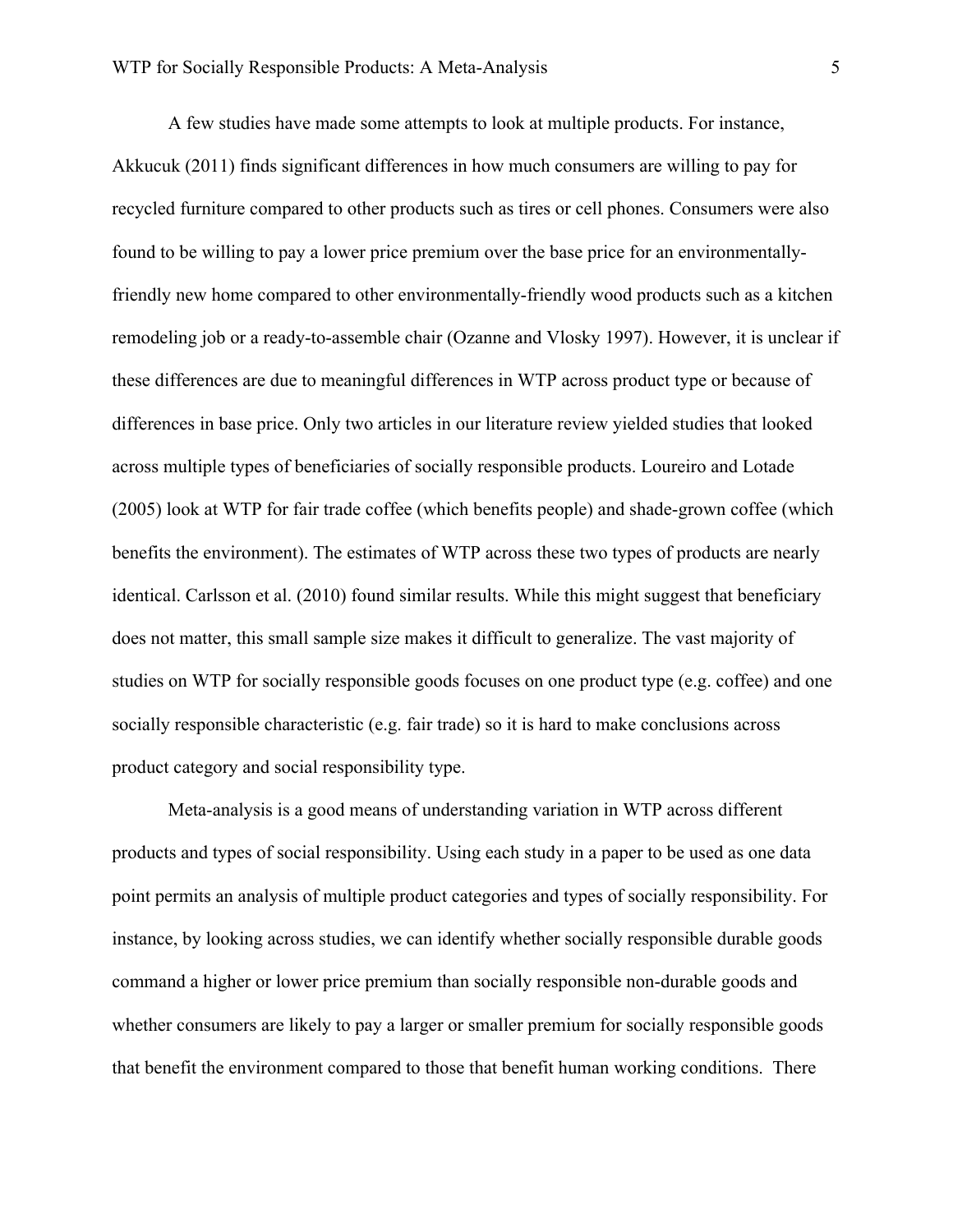have been other meta-analyses of socially responsible WTP studies (Lagerkvist and Hess 2011; Gallastegui 2002; Anderfer and Liebe 2012; Cai and Aguilar 2013). However these metaanalyses have largely concentrated on one product category (e.g. wood products) or one type of social responsibility (e.g. fair trade). Broader generalizations about WTP for socially responsible products may be made by widening the set of studies included in the meta-analysis.

Meta-analyses have also been widely used in marketing. Some well-known examples are in the areas of advertising (Assmus, Farley, and Lehmann 1984; Sethuraman, Tellis, and Briesch 2011), pricing (Tellis 1988), and diffusion models (Sultan, Farley, and Lehmann 1990). These meta-analyses have helped the marketing field develop a large set of empirical generalizations (Hanssens 2009).

The goal of this meta-analysis is to generate a set of findings about consumer WTP that are not conditional on the particulars of any single study, product type, or socially responsible tactic and to provide researchers, policy makers, and companies with a concise synthesis of the research results. Given the increasing amount of research in the area of social responsibility and the many types of behavior that can be considered socially responsible, we do not claim to provide a comprehensive review of the social responsibility WTP literature. However, we have collected a reasonably large and representative sample of studies on the WTP for socially responsible products for analysis.

In the next section, we provide definitions of social responsibility and methods used to measure willingness to pay. We then discuss our method of selecting studies for analysis and whether and to what extent publication bias is of concern in our sample; we also describe the data collected. Detailed results of a meta-regression analysis are then presented. The final section offers concluding remarks, suggestions for future research and policy implications based on the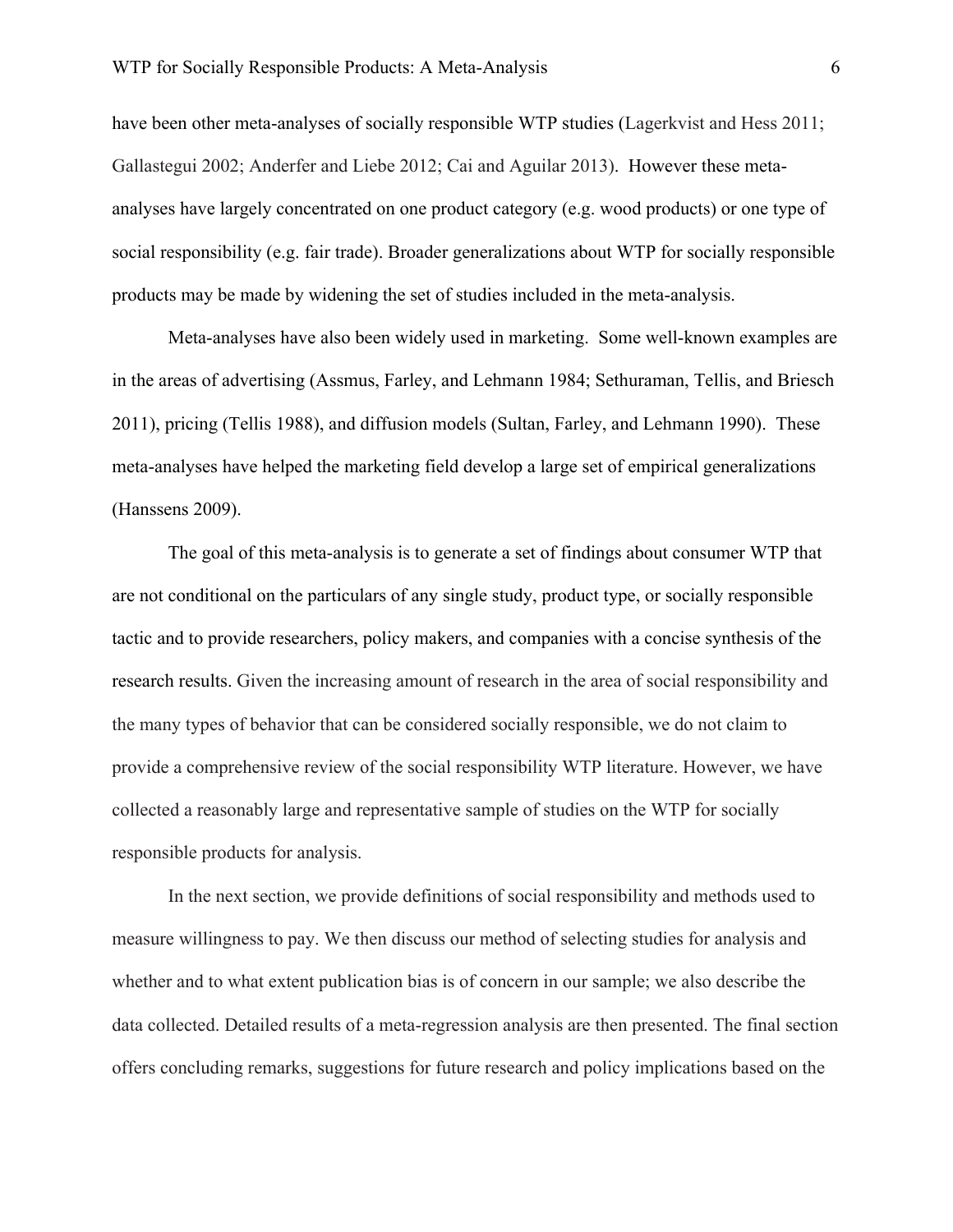meta-analysis.

# **Definitions**

# **Social responsibility**

The ISO 26000, an organization tasked with standardizing guidelines for social responsibility, defines social responsibility as the "responsibility of an organization for the impacts of its decisions and activities on society and the environment, through transparent and ethical behaviour" (2010, p. 3). Thus, socially responsible products provide a benefit to society at large. This definition also asserts that benefits of socially responsible products can benefit the people of a society, the animals in a society, or the environment.

### **Willingness-to-Pay**

The literature on WTP is huge and cuts across a number of disciplines. Many books (e.g., Anderson, Kumar, and Narus 2007) have emphasized the importance of understanding customers' WTP when determining a price to charge. Consequently, the marketing literature in this area is very large to which recent reviews attest (e.g., Jedidi and Jagpal 2009).

Definitions of customer value or WTP vary. A commonly-used definition is the economic term, reservation price, or the maximum amount a customer is willing to pay for a good (more precisely, the price at which the good leaves the choice set). However, there are many other definitions (see Jedidi and Jagpal 2009 for an extensive set of alternative definitions of WTP). In this meta-analysis, and because many of the papers did not differentiate types of WTP, we treat all dependent measures as though they are measuring the same construct.

There are many methods used to elicit WTP. Open-ended responses allow a respondent to supply their own value of WTP. Alternatively, multiple choice methods provide respondents with a range of options from which they can choose.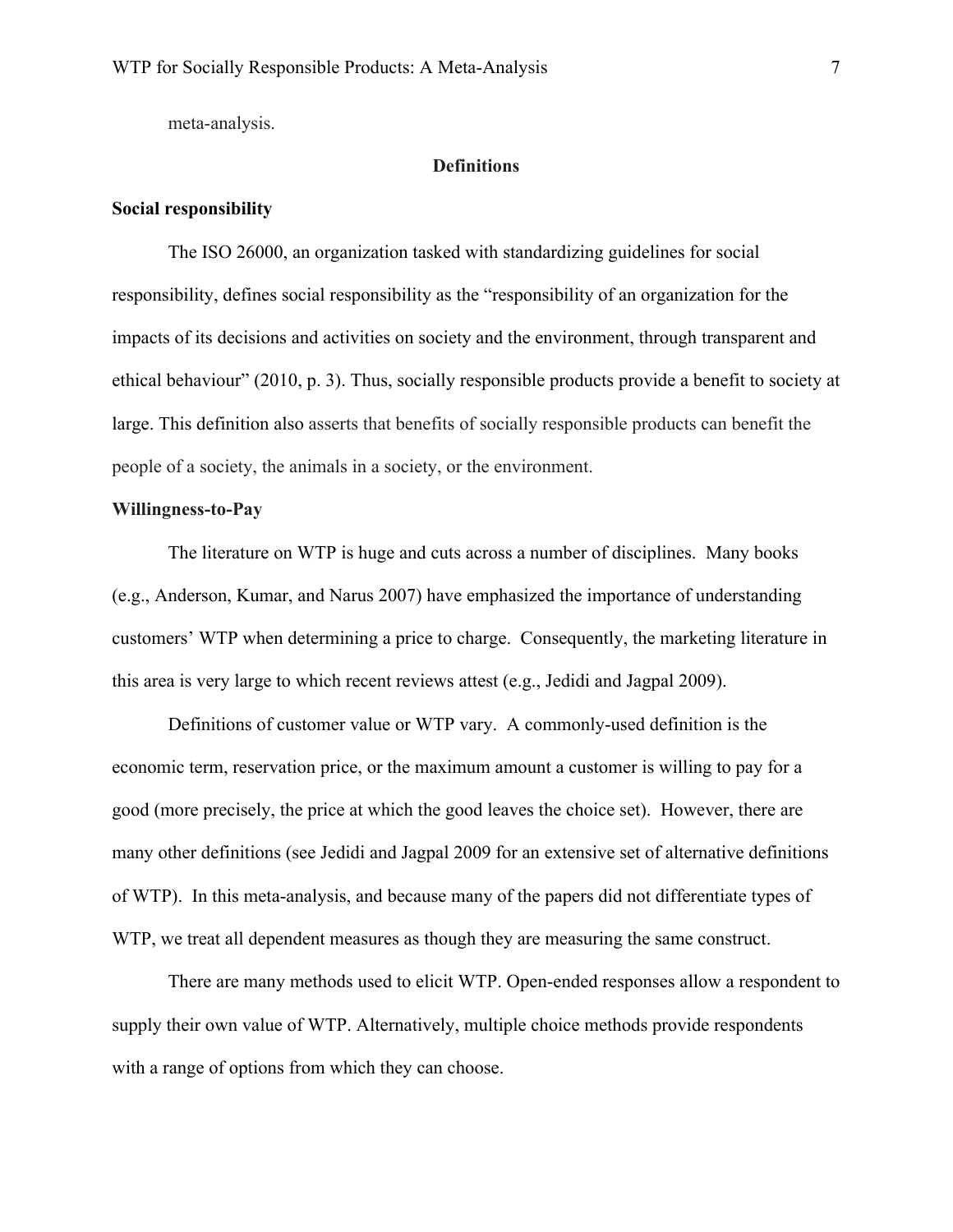Another approach, often used by economists to value natural resources, is called contingent valuation. Two types of contingent valuation are possible. A within-subjects method provides a respondent with a starting price and continues to increment or decrement the price from this point until a consumer reveals their WTP. For the purposes of this meta-analysis, a contingent valuation technique such as this was classified as open ended since the respondent's WTP was not restricted to a specific range. A between-subjects contingent valuation technique gives different prices to each respondent and asks them whether or not they would buy the product at the stated price in yes or no form. The sum of all the respondents' answers to the single question allows for the creation of a demand curve. This type of contingent valuation approach was coded as multiple choice.

Conjoint analysis estimates WTP for an attribute by estimating the indirect utility function, V, based on the experimental design and then estimating the marginal rate of substitution (MRS) between an attribute (m) and price (p) using the following relationship:

(1) MRS =  $-(\partial V/\partial m)/(\partial V/\partial p)$ .

Auctions, both those that are naturally occurring and those that are staged as part of an experiment, can also be used to estimate WTP. In an auction, consumers bid on the right to buy the item up for auction. Real purchase data can be used to estimate WTP. Hedonic analyses typically use cross-sectional data where there is variation in product prices for different levels of product attributes. Alternatively, field experiments can be run varying prices and product characteristics. The resulting sales can be used to infer the demand and WTP for the manipulated product features.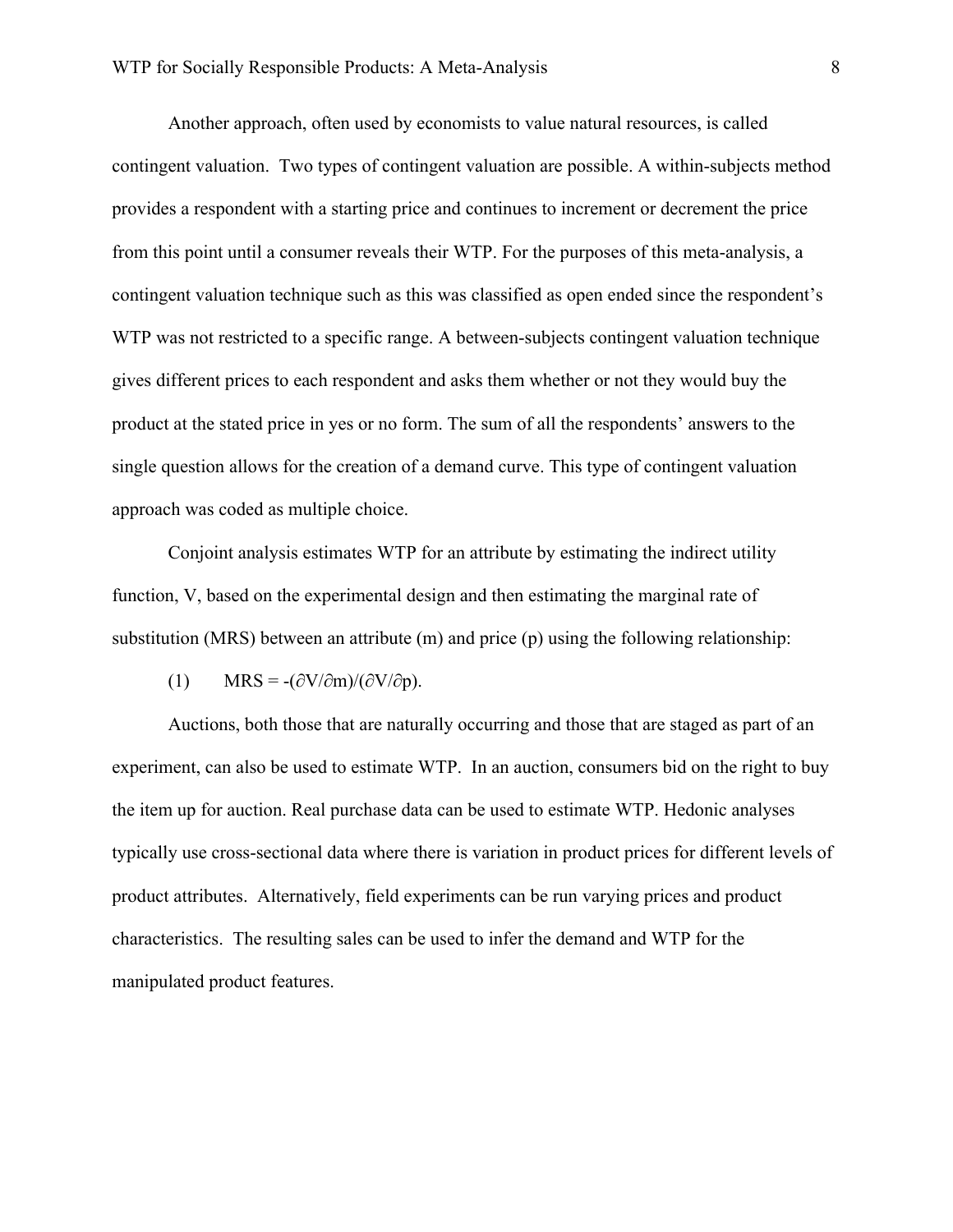# **Data Collection**

Data were collected using electronic databases (i.e. the ISCWeb of Knowledge, Google Scholar, NYU Library Catalogs "Bobcat") and reference lists from identified studies including meta-analyses (farm animal welfare: Lagerkvist and Hess 2011; eco-labels: Gallastegui 2002; fair trade: Anderfer and Liebe 2012; certified wood: Cai and Aguilar 2013). The literature search used the following keywords, individually and in combination: eco-label, environment, ethical, fair trade, green, labor, willingness to pay, social, and WTP.

We included both published and unpublished literature since publication bias could skew the results of our meta-regression (Stanley 2005). To further encourage the inclusion of unpublished papers on the topic, we also searched the websites of authors who have an established history of conducting social responsible WTP studies. Just under ten percent of the included papers are working papers. In addition to including unpublished works, the final sample includes studies from a broad range of journals, totaling 52 different outlets. Further, as we will find later, there is no empirical evidence of publication bias.

In order for the study to be included, it had to meet a range of criteria. In general, we wanted the products restricted to those having a benefit conferred on society as opposed to the individual, and that any incremental WTP would solely be due to this societal benefit. Thus, the social responsibility element had to be inherently part of the product itself. For instance, the company could use socially responsible practices in the types of materials used, the production methods employed, or the labor required in making or testing the product. Alternatively, studies regarding other goodwill that the company generates outside of the sale of a product, such as donations to charity, are excluded from our analysis. In addition, the socially responsible element could not confer private benefits. This was necessary to ensure that any changes in WTP could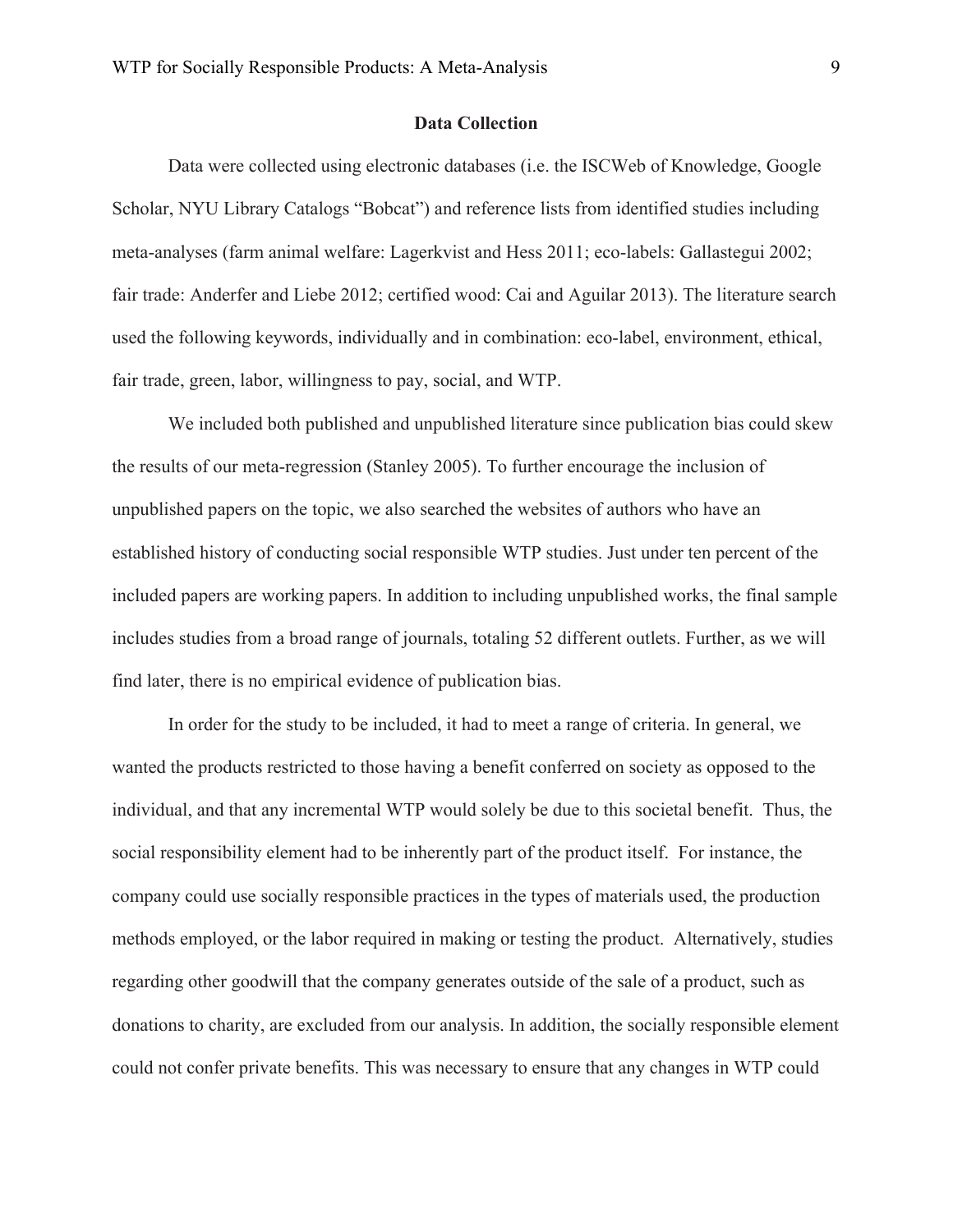be solely attributed to the social benefit the product bestowed. As a result, studies on organic foods, which are commonly believed to provide health benefits, and studies on hybrid vehicles and energy reducing appliances, which provide economic incentives, were excluded from our analysis. Without this requirement, personal differences in valuations of the private benefits may artificially inflate the valuations of the WTP for the socially responsible element.

#### **Dependent Variables**

Two dependent variables were considered in our meta-analysis. We considered both the percentage change in WTP from a base price for the socially responsible product as well as the proportion of participants willing to pay a price premium for a socially responsible product. These two dependent measures were chosen due to their frequency in reporting as well as their ability to make meaningful comparisons across studies. Further, these two dependent variables capture related, but not conceptually overlapping aspects of consumers' WTP, as evidenced by their moderate correlation in studies that report both  $(r = .54)$ .

# **Percentage Difference in Willingness to Pay Over the Base Price**

The percentage difference from the base price that consumers are willing to pay allows us to quantify the increased value that consumers place on the socially responsible element. If a socially responsible element is costly to implement, this measure can be useful in determining whether the increased cost can be offset by the increased WTP. However, as the percent difference in WTP is both a function of the number of people who are willing to pay a premium and the actual valuation placed on the socially responsible element, the results must be interpreted with caution. For instance, if the average premium in WTP is 25%, this might be because the average respondent is willing to pay 25% more or it might be because half of the respondents are willing to pay a 50% premium and the other half of the respondents will not pay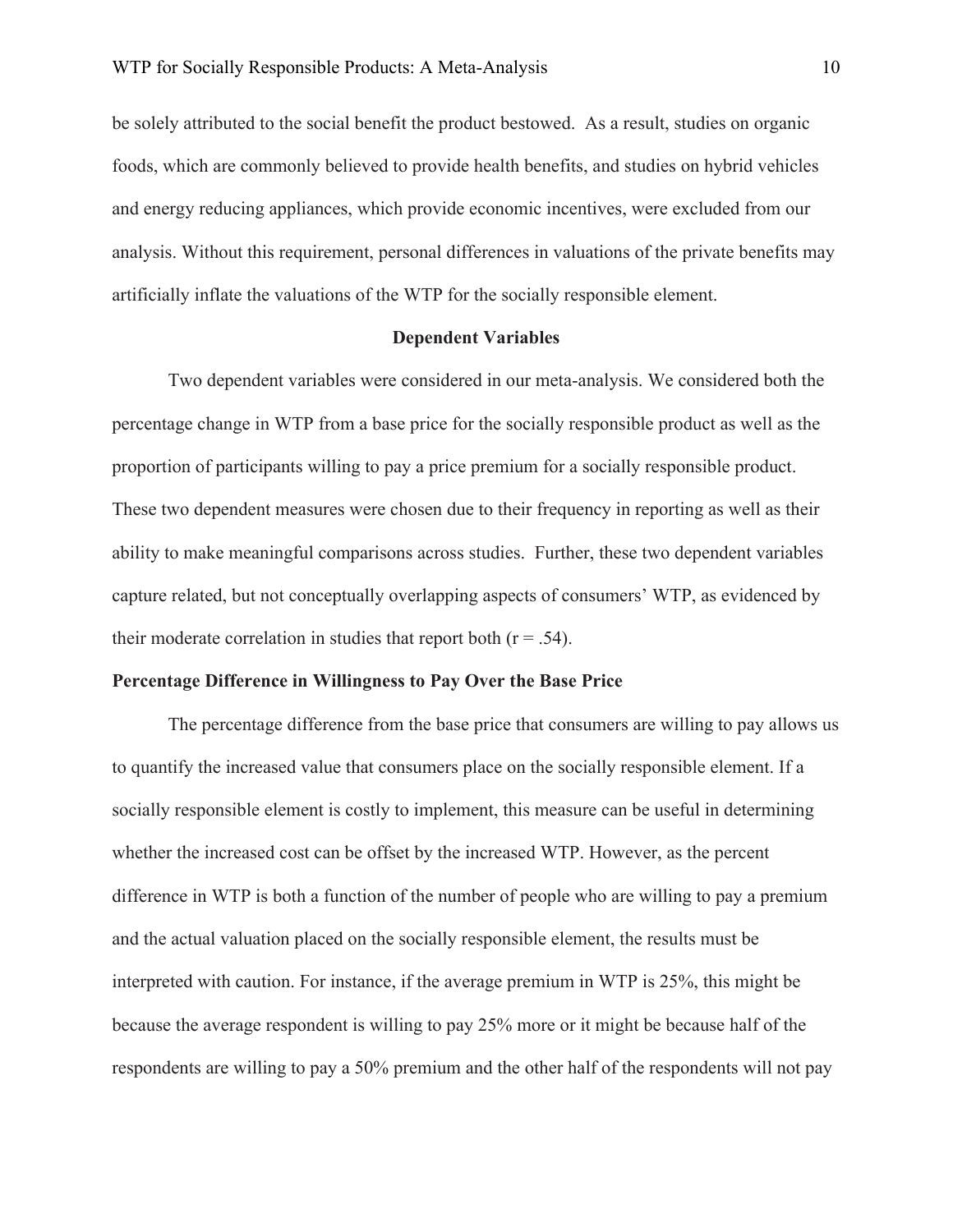any premium. Because of each of their strengths and limitations, we feel both dependent measures are important to be able to understand meaningful differences in WTP in a metaanalysis. Further, differences in these dependent variables across analyses are of theoretical and practical interest.

# **Proportion of Participants Willing to Pay a Premium**

The proportion of participants who are willing to pay a premium of any size can be seen as an indicator of market size. As this percentage gets larger, it suggests that a greater proportion of the population value the socially responsible element to some extent. However, this dependent measure cannot quantify the change in WTP. For instance, a study in which every single person is willing to pay a 1% premium and a study in which every person is willing to pay a 30% premium would both show 100% of the participants willing to pay a premium. However, clearly these outcomes have important differences when determining both customer value and pricing for a socially responsible good.

#### **Calculating the Dependent Variables**

Many papers directly report one or both of the dependent measures. For papers that did not directly report one of both measures, we attempted to compute the dependent variables from empirical results provided in the paper. When multiple choice responses offered ranges, the midpoint of the range was used as the WTP for that option. When conjoint analysis was used and WTP estimates were not provided by the authors, we used expression (1) to calculate the marginal WTP based on the utility function estimates. In rare cases, social responsibility was described as being negative (i.e. the product is harmful to the environment or employees in some way). For these studies, the sign of the percentage change of WTP was reversed. If a study did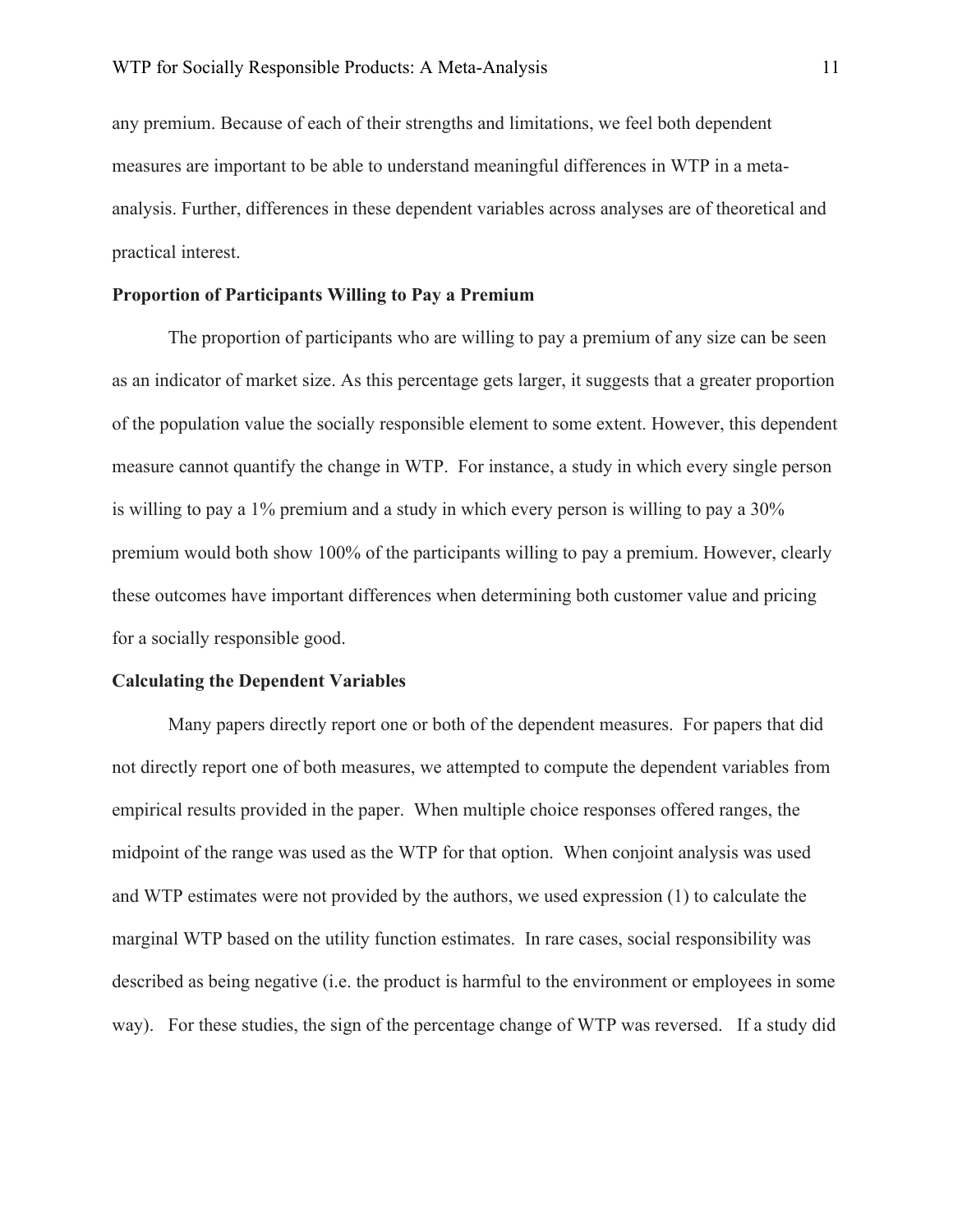not provide sufficient information to calculate a dependent variable, that paper was not used as part of the observation set for that dependent variable.

# **Independent Variables**

# **Product Type**

The studies included in the meta-analysis span a wide range of product types and categories. One dimension of interest in such a meta-analysis is that of durable versus nondurable products. There is reason to believe that consumers may be willing to pay a greater premium for socially responsible products that are durables. Durables, by definition, last beyond a couple of years. Therefore, any premium paid can be amortized over the life of the product. Looked at in a slightly different light, the premium on a durable product may be seen as a onetime expense whereas the premium on a non-durable is incurred on a regular basis. While these reasons suggest that socially responsible durable goods should elicit a higher WTP, norms and social pressure may play a larger role for non-durable products. There is greater publicity for and awareness of socially responsible non-durable goods such as fair trade coffee and environmentally friendly hotel rooms than there is for socially responsible durable goods such as environmentally friendly furniture and electronics. This is particularly true for the types of products in our sample where appliances and cars (which confer a private benefit) are excluded from the analysis.

#### **Socially Responsible Benefit**

There are three main beneficiaries of socially responsible undertakings: animals, the environment, or people. Products which provide positive social benefits to animals provide better living conditions for animals through free range practices, more humane types of castration etc. Environmentally friendly products protect rainforests, reduce pollution, and preserve water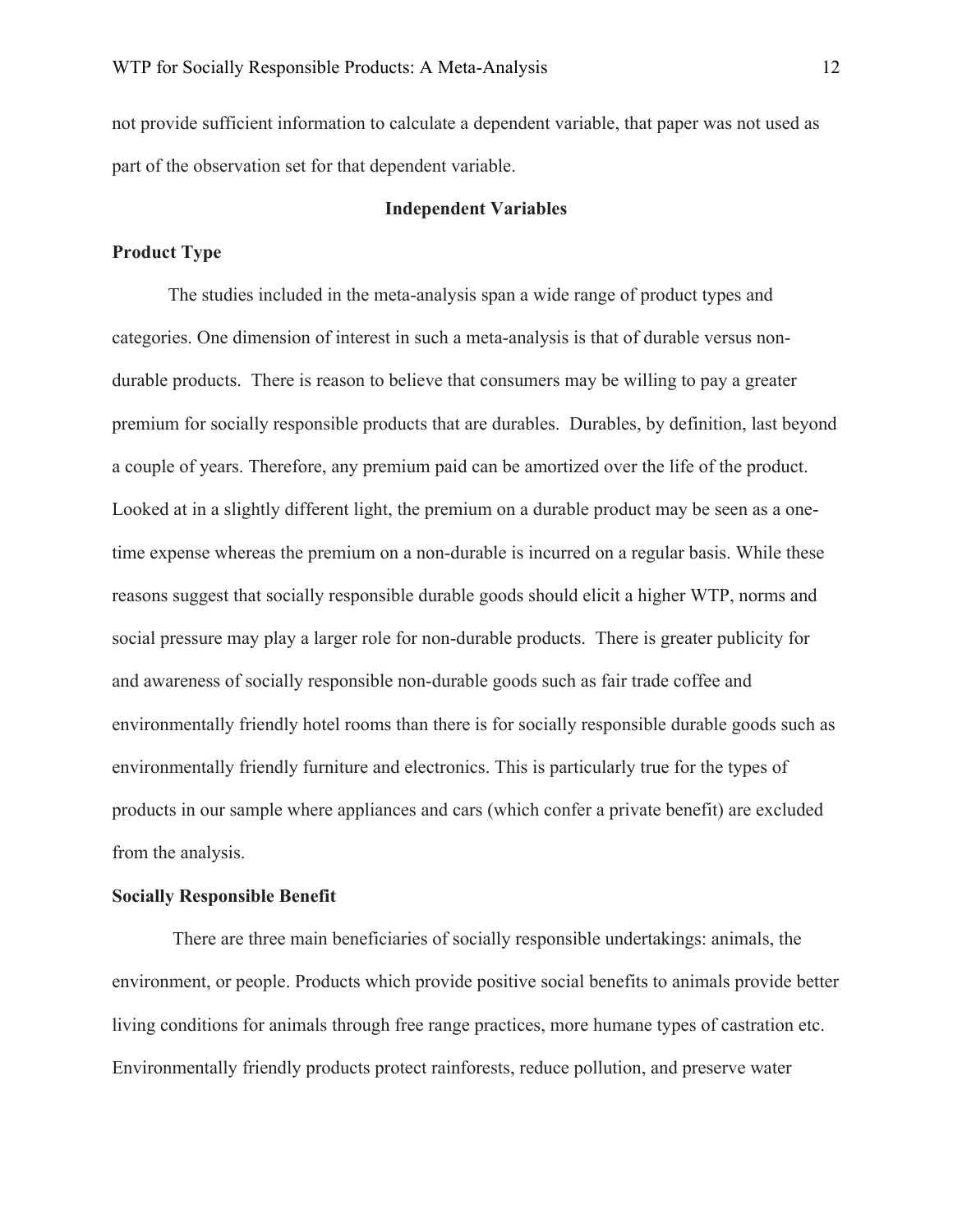sources, for example. We also categorized practices such as sustainable seafood as benefitting the environment since the use of these practices is more about eco-system sustainability than it is about providing benefits to the sea animals themselves. Finally, people can be beneficiaries of socially responsible products when the product provides fair wages or good working conditions to its employees. In some papers, there were multiple recipients of the socially responsible element. These were coded as "multiple" independent of which combinations were used in the study.

### **Certification**

Certification was coded as present if a third party validated the socially responsible element. Certified socially responsible products should yield a higher WTP than a socially responsible product without any certification. Though this is rather obvious, the meta-analysis allows us to quantify how much certification is worth.

## **Certification Interactions**

It is possible that certification is more important for some types of socially responsible products more than others. We explore this possibility by looking for interactions of certification by beneficiary of socially responsible product.

#### **Base Price**

When the base price was given in a currency other than US dollars, the price was converted to US dollars using the year of the study or the year of the paper if the year of the study was not provided. We expect that the base price will negatively affect the percentage premium participants are willing to pay for socially responsible products since this increases the overall price premium consumers will pay. The dependent measure that looks at the proportion of participants willing to pay a premium is capturing the number of people who place any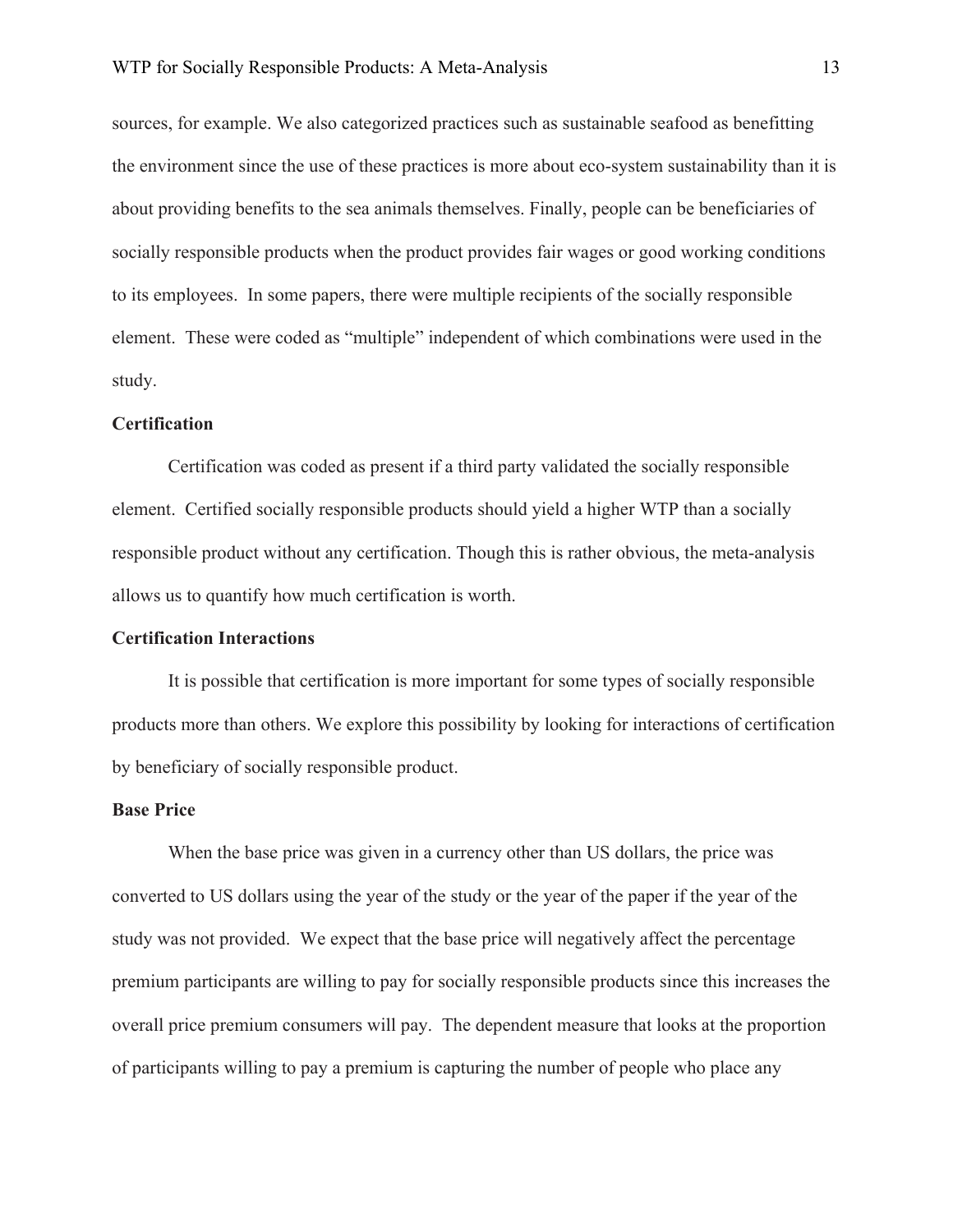incremental monetary value on a social benefit. We have no a priori reason to believe that people are less likely to value social benefits when a product's price is higher. Therefore, we predict that base price will have no effect on this measure.

# **Location**

Each study was coded for the continent where the study took place. This was done to examine if there are meaningful differences in WTP for socially responsible products between cultures.

### **Elicitation Method**

We categorized each study as using conjoint analysis, multiple choice, open-ended, auction, or purchase data as described in the Willingness to Pay section. We also coded whether the elicitation method was incentive compatible. An incentive compatible approach is any method in which there are real repercussions for the consumer's decision such as when the respondent has an actual chance of receiving and/or paying for their choice. Obviously, real purchase data are incentive compatible. However, other data collection methods can be a modified to be incentive compatible.

Given the wide variety of approaches to estimating WTP, it is not surprising that there are a number of studies that attempt to compare them. The most comprehensive comparison study in the marketing literature was conducted by Miller et al. (2011). The results showed that the incentive-based methods (BDM and incentive-based conjoint) had much lower bias against the "real" criterion than the "hypothetical" methods. Thus, we expect that methods that are incentive compatible and those that use real purchase data will elicit lower WTP for socially responsible products than methods that are not incentive compatible.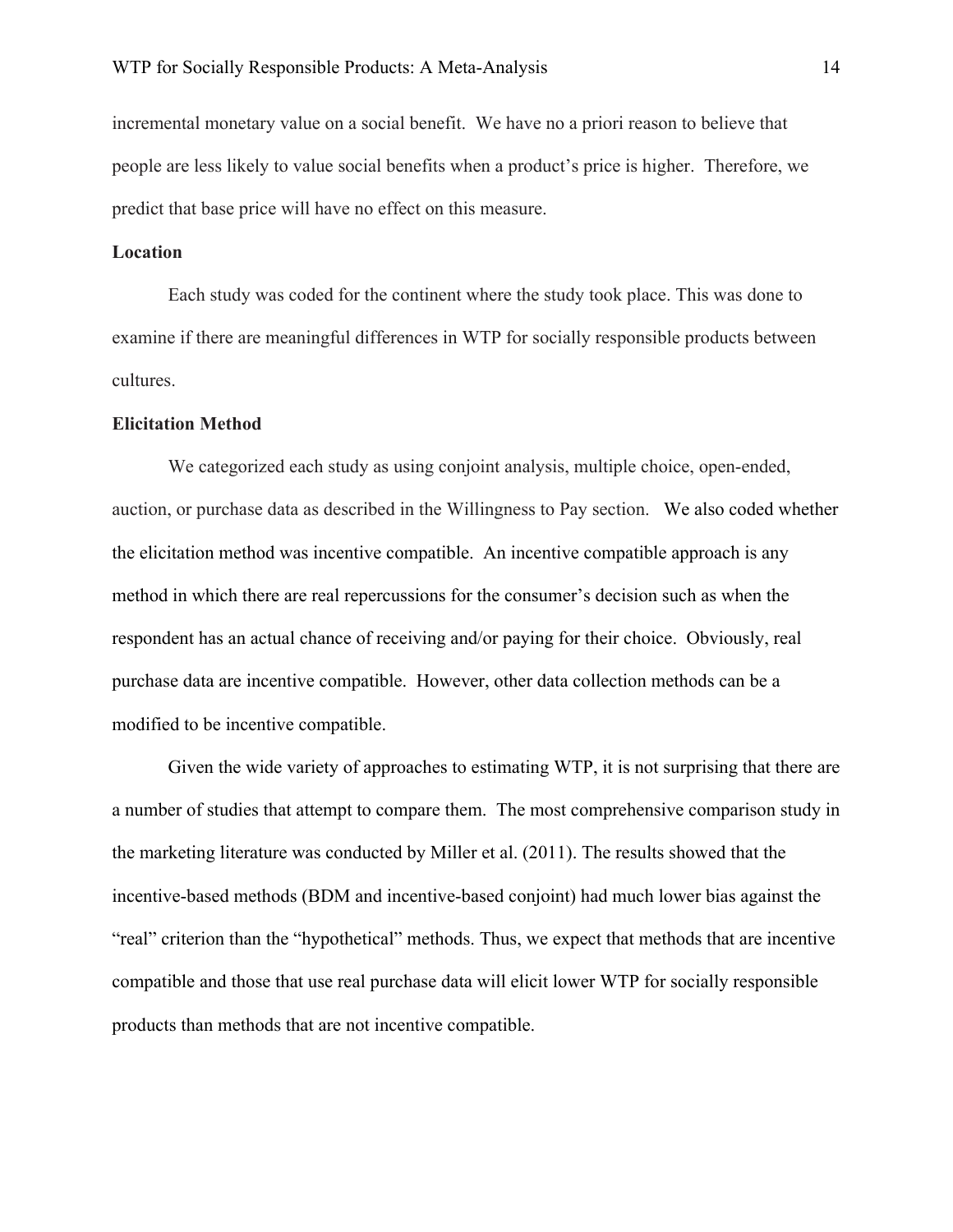We also coded whether the method of elicitation allowed participants to respond with negative changes in WTP. Papers measuring incremental WTP do not always permit respondents to indicate negative values. For instance, a question that asks, "How much more would you be willing to pay if the product were environmentally friendly?" does not allow a respondent to provide a negative WTP even if the respondent is allowed to respond in an open-ended format. Such a question is likely to skew WTP upwards. Thus, we expect that methods that do not allow negative WTP estimates will estimate higher WTP for socially responsible products compared to methods that do.

#### **Peer-Reviewed**

This is a dummy variable for whether the paper was published in a peer-reviewed outlet (1) or not (0). Possible publication bias would produce significant positive coefficients on this variable indicating that peer-reviewed papers tended to have higher values of WTP and thus result in higher likelihood of publication.

#### **Self-Calculated DVs**

This is a dummy variable for whether we computed the dependent variable from empirical evidence in the paper (1) or whether it was directly provided (0). This is a check on whether we introduced any bias into the analysis.

# **Empirical results**

In total, the full data set includes eighty-three usable papers yielding 180 observations. Thirty-eight papers (97 observations) are included in both dependent measures data sets. Eight papers (9 observations) are unique to the proportion of participants DV set and thirty-seven papers (74 observations) are unique to the percent difference from base price DV set. Papers used in the analyses are identified in the reference list with a superscript notation.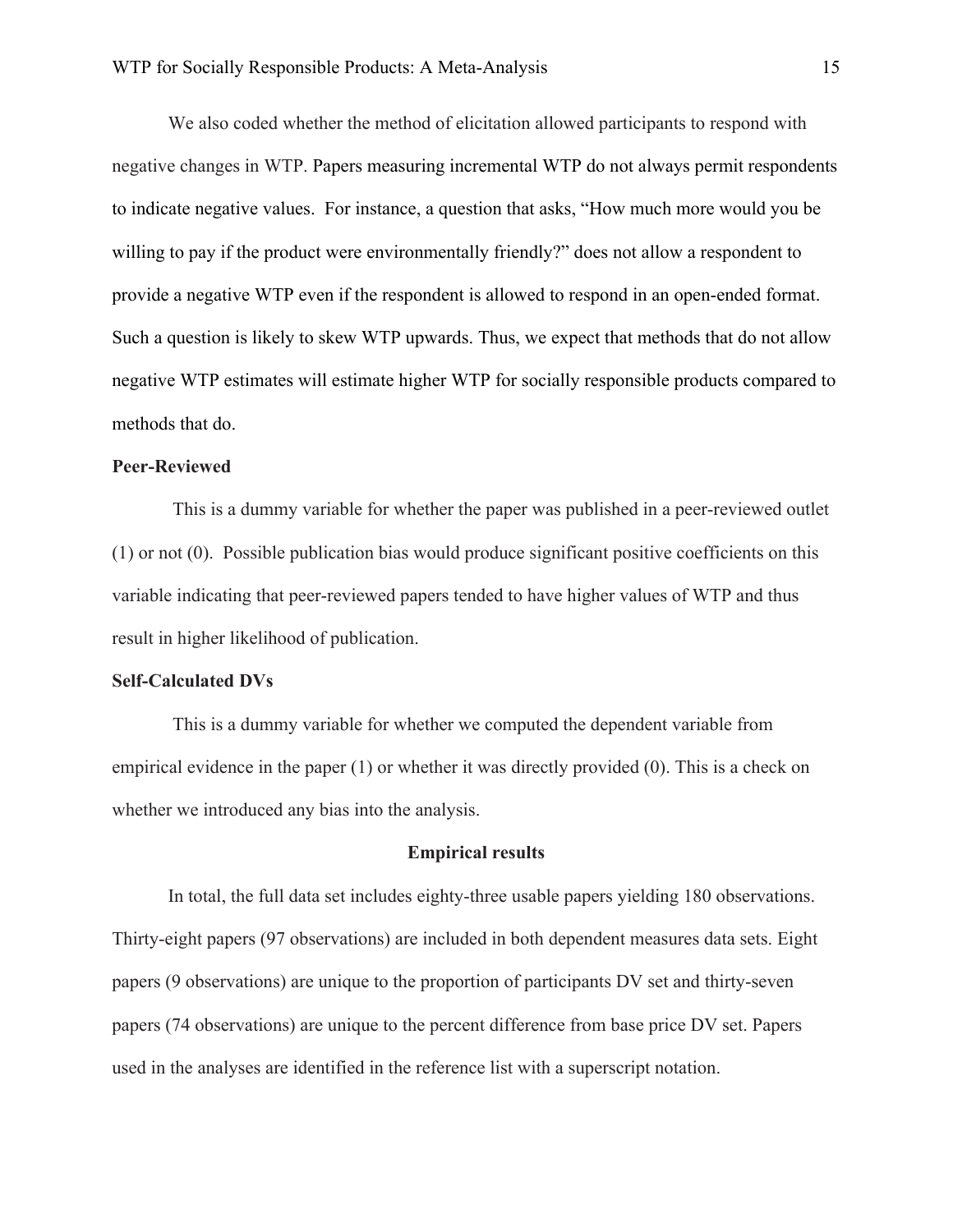The models were first estimated using a base set of independent variables (Model I) including both substantive and methodological variables. Model II includes the log of the base price, and Model III adds the interaction effects.

It is well-known that meta-analysis models suffer from heteroscedasticity (Farley and Lehmann 1986). This is from two sources. First, the effects are estimated in each individual study with varying amounts of precision and different sample sizes. Second, multiple effects are taken from the same study using similar methodology. As a result, we estimated the models using Stata's robust estimator that employs White's "sandwich" approach (Greene 2003, p.220).

# **Descriptive Statistics**

<u> 1989 - Johann Stein, markin film yn y breninn y breninn y breninn y breninn y breninn y breninn y breninn y b</u>

The percentage difference in WTP over the base price across studies ranged from -24.3% to 87.1%<sup>1</sup>. The mean difference in WTP over the base price is 17.3%, SD = 18.8 ( $t = 9.54$ ,  $p <$ .001). Thus, across the 75 papers where we could get a measure of the percent WTP, people are willing to pay a substantial premium over the base price for a product with a socially responsible element. Table 1 shows the distribution of observations by independent variable for each dependent variable. We note that about 2/3rds of the studies focus on the environment as the beneficiary of the socially responsible element. This shows a lack of studies using people, animals, or any combinations of the three.

--------------------------------- Insert Table 1 about here ---------------------------------

The empirical results from the percentage difference dependent variable are shown in Table 2. Nested model F-tests indicated that the most parsimonious model is Model II including the natural log of the base price.

--------------------------------- Insert Table 2 about here ---------------------------------

 $1$  We eliminated 4 observations whose percentages differences in WTP were over 5 standard deviations above the mean.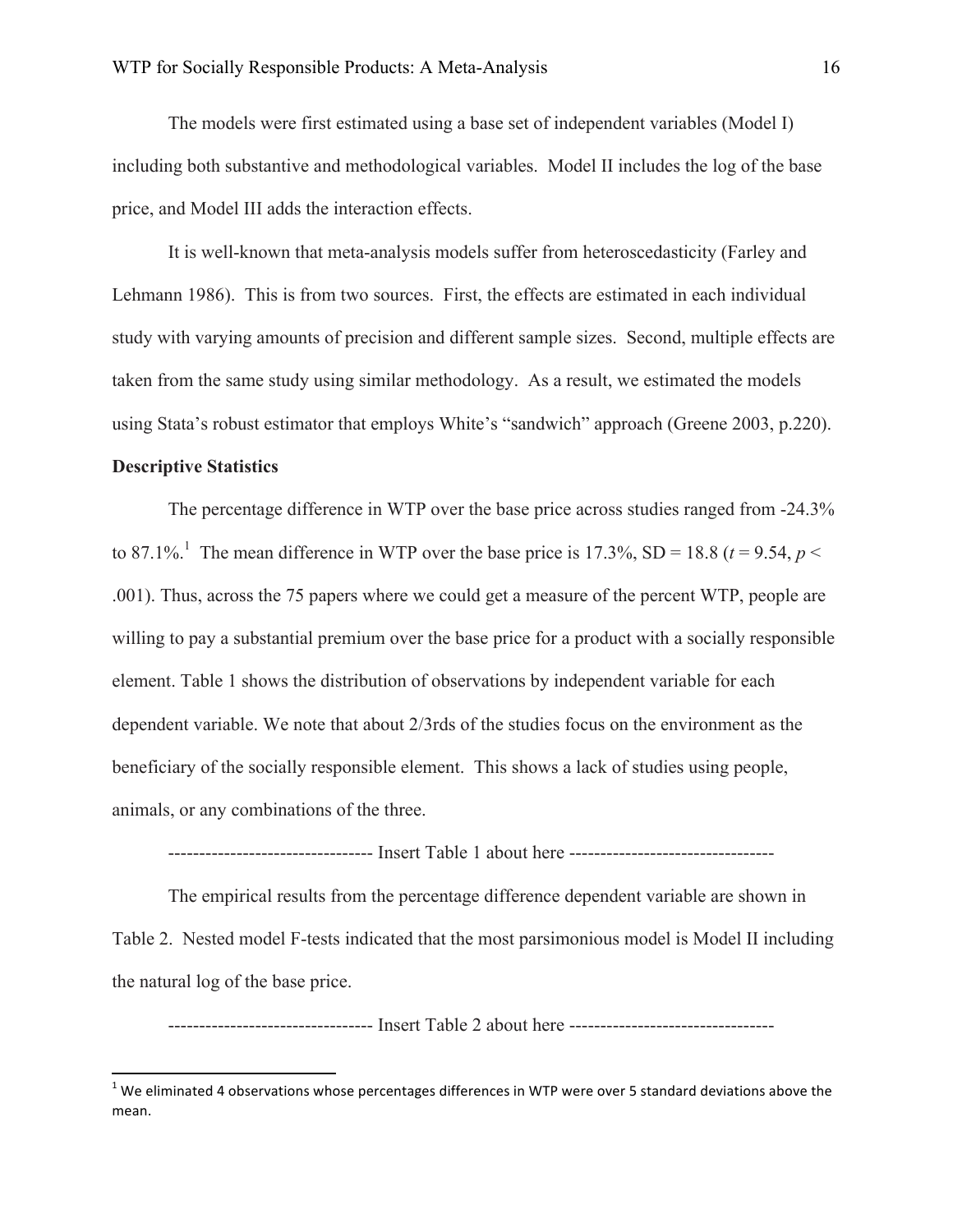The mean proportion of participants who were willing to pay a premium across the 106 observations is  $60.1\%$ ,  $SD = 20.9$  ( $t = 29.59$ ,  $p < .001$ ). This proportion ranged from 9.8% to 92.6%. We note that about 80 percent of the studies focus on the environment as the beneficiary of the socially responsible element. Thus, as with studies measuring the percent difference dependent variable, there is a significant lack of studies using people, animals, or any combinations of the three.

These empirical results for the proportion of participants willing to pay a premium are shown in Table 3. F-tests showed that the most parsimonious model is Model I without the natural log of the base price or the interactions.

--------------------------------- Insert Table 3 about here ---------------------------------

# **Product Type**

Even after controlling for the base price, consumers are willing to pay a smaller price premium for durable goods than for non-durables. As suggested previously, the non-durable goods prevalent in the studies included in the meta-analysis tend to be goods with greater socially responsible social norms (e.g., coffee) than the durable goods (e.g., furniture). This suggests that social norms may be playing a role in the amount of premium consumers are willing to pay. There were no significant differences in the proportion of participants willing to pay a premium. This is somewhat surprising given the results of the price premium dependent measure. Perhaps social norms play a smaller role in determining whether a consumer will pay a premium than in determining the amount of premium a consumer is willing to pay.

#### **Socially Responsible Benefit**

Results show that a greater proportion of consumers are willing to pay a premium and the overall difference in WTP is greater for products where the social responsibility involves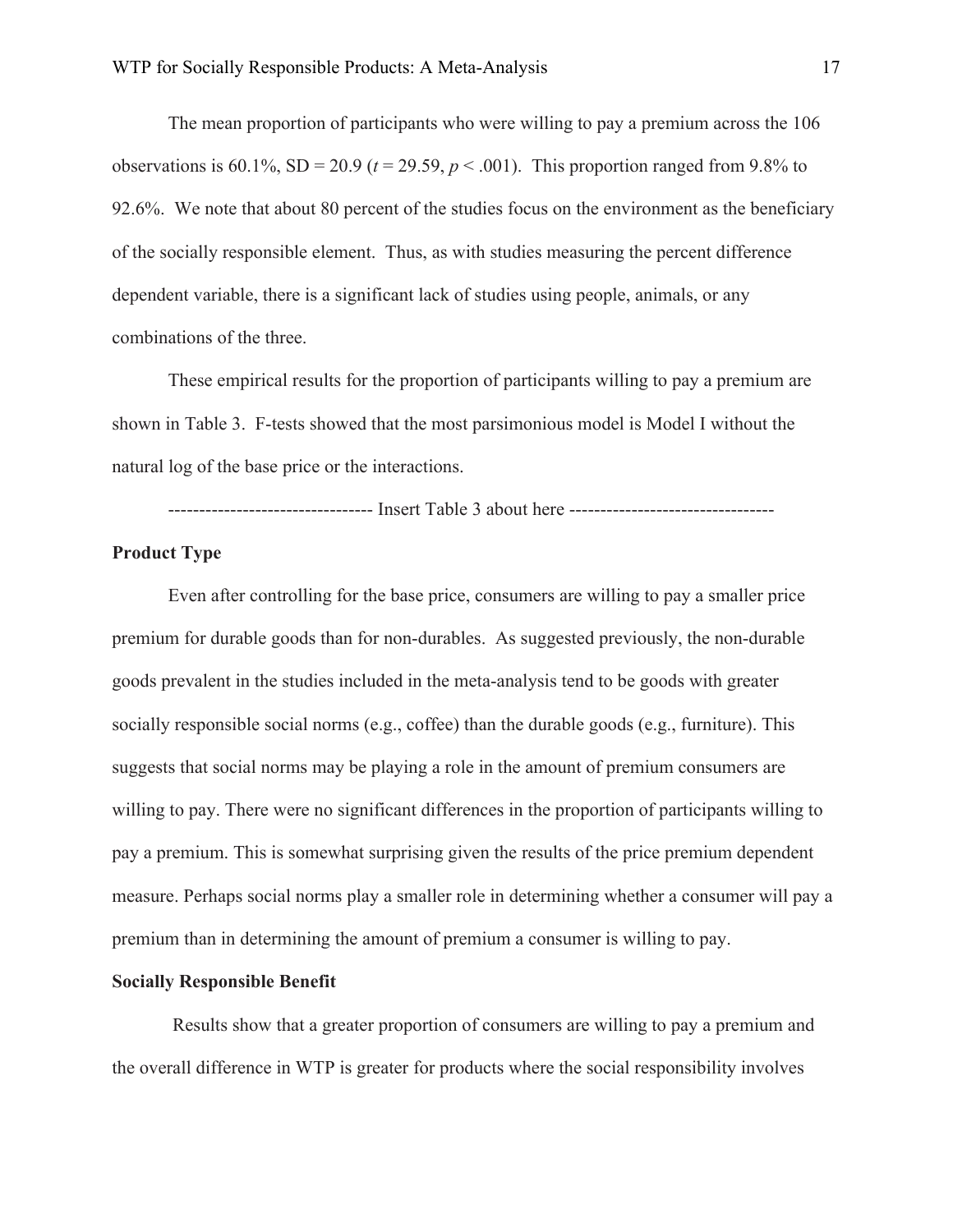humans compared to products that benefit the environment (the omitted base). There is no difference in percentage WTP over the base price between products benefitting animals and those benefitting the environment. However, a larger proportion of consumers are willing to pay a premium for products benefitting animals than those benefitting the environment. Products offering more than one socially responsible beneficiary show a significantly lower WTP than all of the individual benefits on the price premium measure, but an increase in proportion willing to pay a premium compared to products benefitting the environment.

The results of the beneficiary are interesting for two reasons. First, the biggest push for new products has been for those based on environmental concerns such as the Clorox Green Works line mentioned in the introduction. The current results suggest that products that offer human benefits such as good working conditions may be able to obtain a greater price premium and have wider appeal than those focusing on animal or environmental benefits. Second, as we noted from the results in Table 1, the vast majority of research in this area has focused on environmental benefits. More research is needed on WTP for products that benefit humans and animals.

#### **Certification**

Certification increases the percentage WTP over the base price suggesting that people are WTP considerably more when the good in question has some kind of official certification. There was no difference in proportion of consumers willing to pay a premium for certified versus noncertified products.

# **Certification Interactions**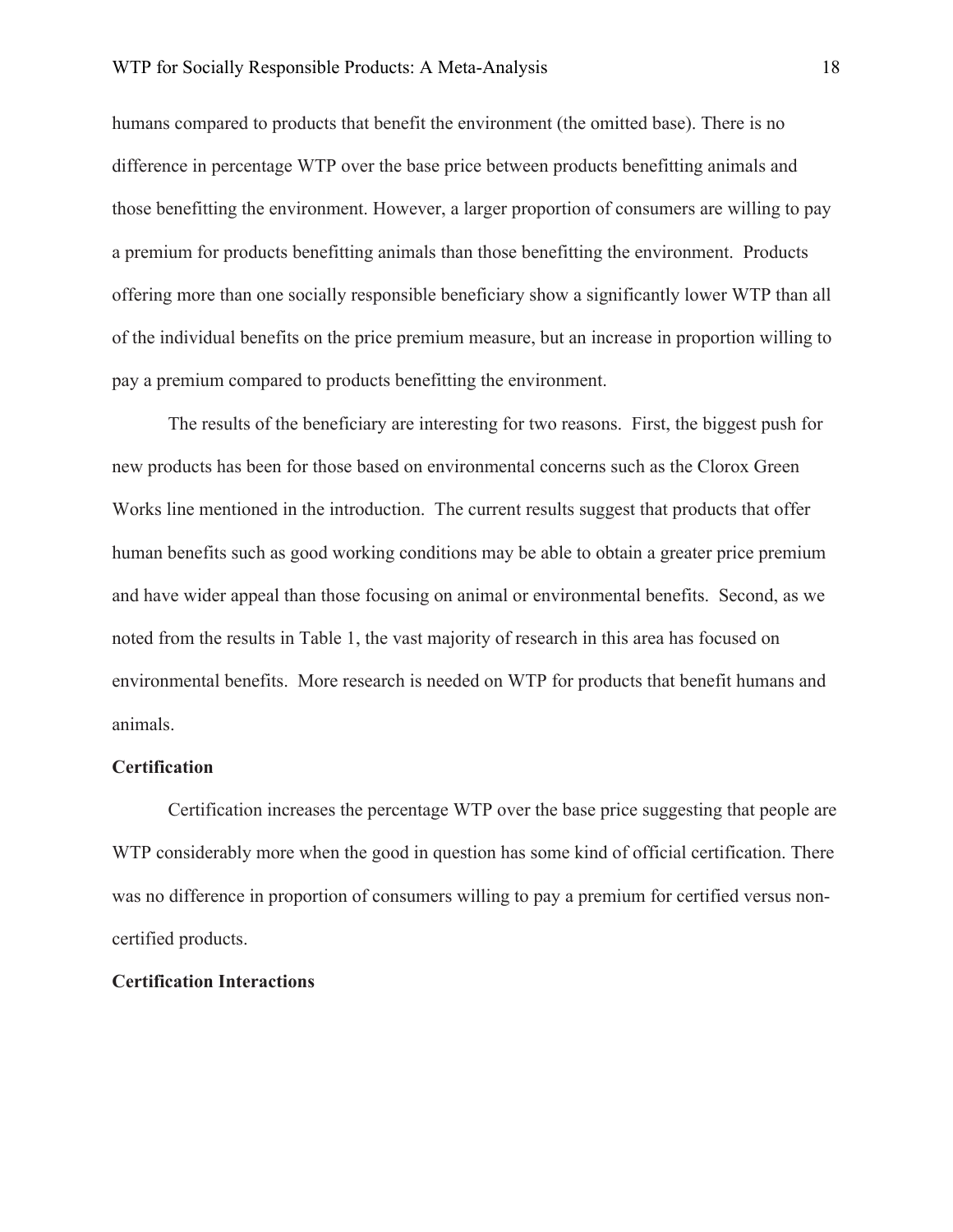None of the interactions of certification by beneficiary of socially responsible product were found to be significant. It is difficult to tell if this lack of significance is due to the fact that there are no differences or because some of the interactions had very few observations.

#### **Base Price**

In accordance with expectations, higher base prices lead to a lower percentage WTP. Base price did not impact the proportion of consumers willing to pay a premium.

# **Location**

Europeans and Australians are willing to pay more for socially-responsible products than North Americans (the contrast group) and significantly more than South Americans and Asians. While we do not have any academic literature to support these results, this is in line with a survey conducted in 2007 by the European Lifestyles of Health and Sustainability that found that Europeans are 50 percent more likely than U.S. residents to buy "green" products, from hybrid cars to organic food and personal care products (Thompson 2007). In contrast, a greater proportion of consumers from Asia and Australia are likely to pay a positive amount for socially responsible goods relative to North Americans (the contrast group), South Americans, and Europeans. This suggests that while socially responsible goods in Europe may obtain a higher percentage premium, the market size in Asia may be larger. The results of locations outside of Europe and North America should be interpreted with caution, however, as the sample sizes were considerably smaller.

#### **Elicitation Method**

Studies using real purchase data demonstrate a significantly lower WTP than those using more artificial approaches (conjoint analysis, open-ended questions, and the omitted category,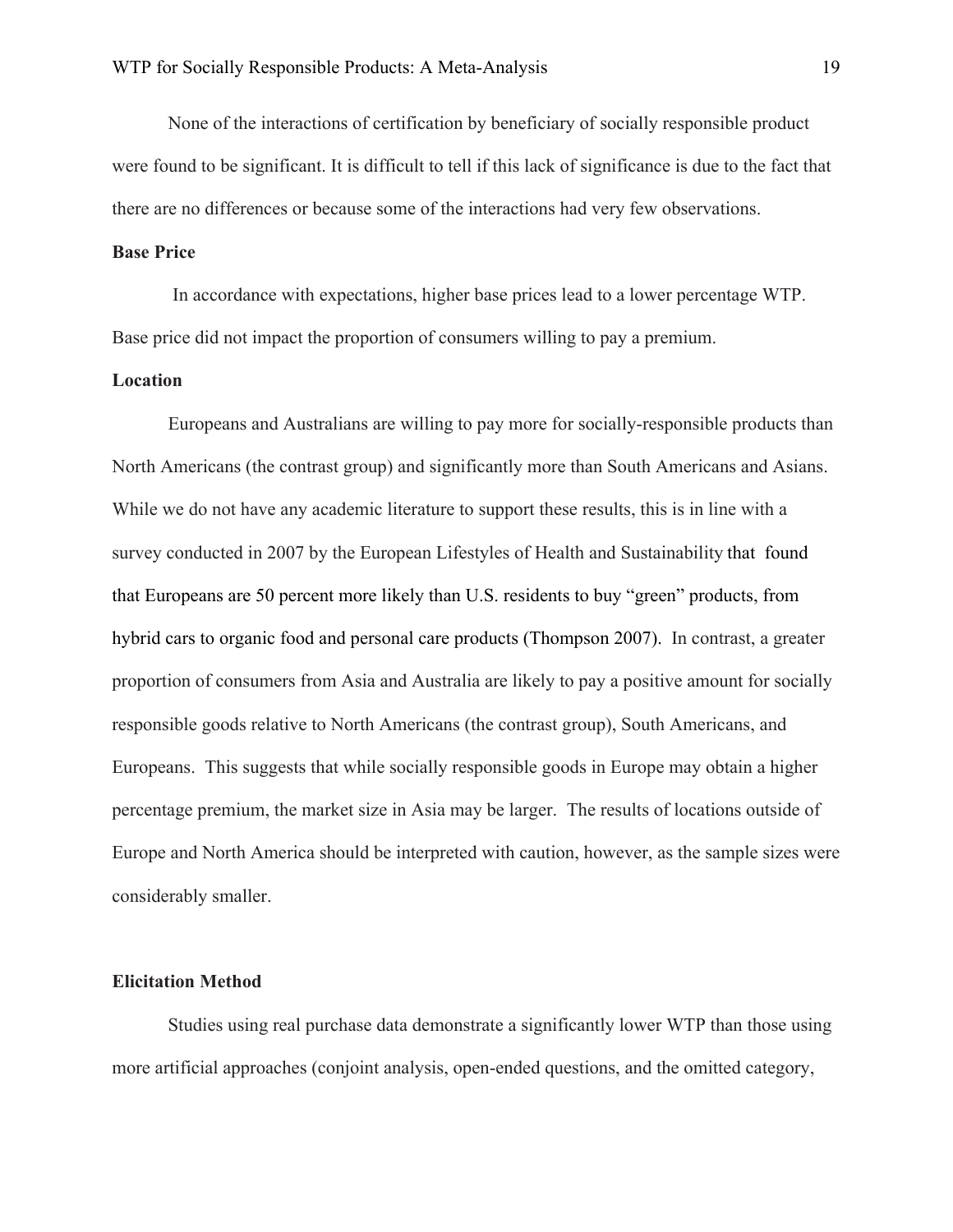multiple choice). Those studies using actual purchasing data also result in a lower proportion WTP a positive amount than any other data collection method. Auctions provided mixed results. Auctions resulted in significantly larger proportions of people WTP a premium. In the percentage WTP over base price, auctions show a strong directional effect similar to real purchase data suggesting that it reduces the percent premium consumers are willing to pay, although this difference is not significant.

It is clear that studies that do not allow respondents to declare a lower WTP for sociallyresponsible goods are potentially biased as those that do show a markedly lower WTP. This is also true for the proportion of participants willing to pay a premium.

Contrary to expectations, papers using incentive compatible methods show a significantly higher WTP. We note that papers using real purchase data are by definition incentive compatible and, as seen in the previous section, result in lower WTP. Thus, the incentive compatible dummy variable is detecting those papers that used some other incentive-compatible data collection method, for example, a conjoint analysis design that gave respondents a chance to win or buy one of their chosen options. These results suggest that incentive-compatible research approaches not using real purchase data are not any better at mimicking real purchase decisions than non-incentive compatible methods. There were no studies in the sample for the proportion of participants dependent measure that were not real purchase data that used incentive compatible methods.

# **Peer-Reviewed**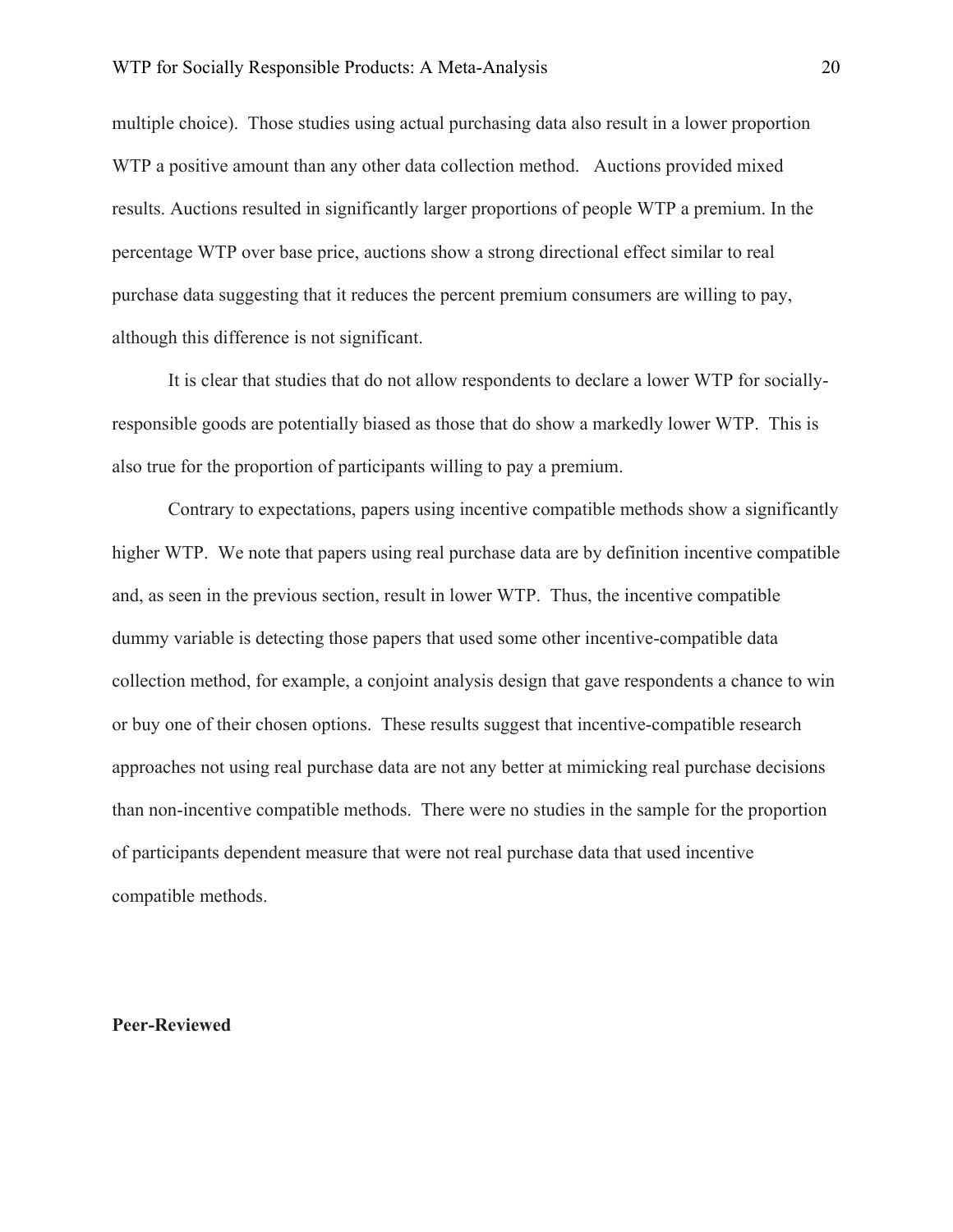One would expect that published papers would have a higher percentage WTP and a greater proportion of consumers WTP a premium than those that are rejected or otherwise unpublished. There is no significant difference in the percentage WTP over base price for papers that are peer reviewed compared to those that are not. Directionally, those papers that have not gone through a peer review process report higher WTP than those that have. Papers that are peer-reviewed have a significantly lower proportion of respondents WTP a positive amount for socially-responsible goods. Thus, there does not appear to be any evidence of publication bias in our sample as one would expect that it would be more difficult to publish a paper producing a low or null effect.

# **Self-Calculated DVs**

The insignificant results on self-calculated dependent variables show no bias for papers where we had to calculate the dependent variable rather than it being self-reported.

#### **Conclusions**

Our meta-analysis included studies from over 80 with 180 unique observations. It is, to our knowledge, the largest meta-analysis on WTP for socially responsible goods and the only meta-analysis that looks at WTP across beneficiary and product type. By including such a diverse set of papers, the results of our meta-analysis provide important implications for retailers. First, overall people are willing to pay a positive and significant premium for socially responsible products. On average socially responsible products demand a 17.3% premium over products without socially responsible features. Further, more than half of participants (60.1%) are willing to pay some type of premium for these products. Because we excluded products that conferred any type of private benefit, the results suggest that average consumer is willing to pay extra for benefits that do not directly benefit themselves.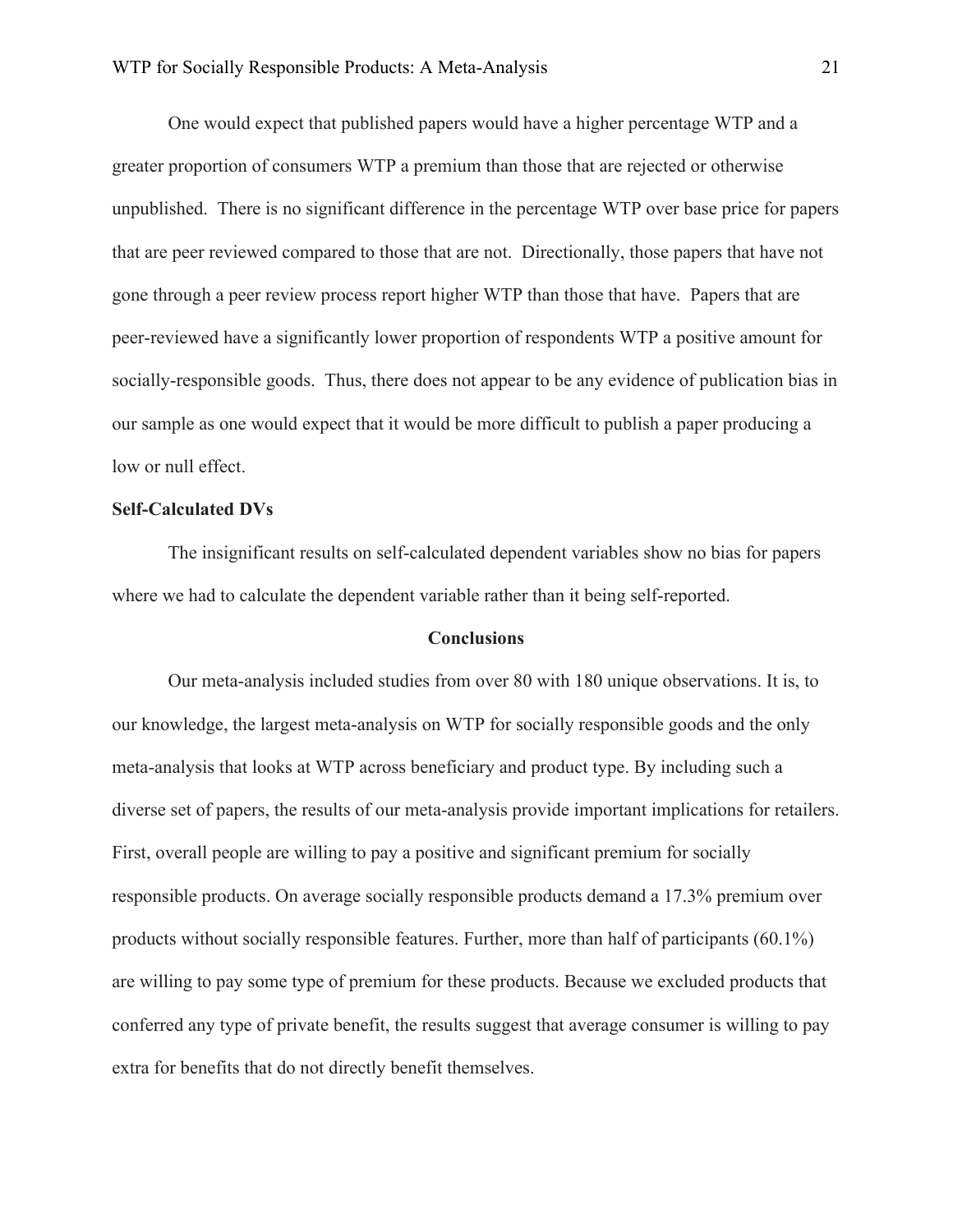In terms of the relative value of socially responsible products, results from both dependent variables suggest that manufacturers' historical emphasis on the development of products that demonstrate an environmental benefit may be suboptimal for profitability as products with human beneficiaries obtain a greater price premium across both types of dependent measures. All else equal, it appears offering good working conditions and benefits such as fair trade may yield greater price premiums and market share. Further, products that offer benefits to animals appear to have a larger potential market size than environmental products according to the proportion of participants willing to pay any type of premium. These results have implications for retailers' pricing flexibility as well as any influence that retailers have on manufacturers' new product investments. In addition, it appears that retailers can obtain larger price premiums for frequently-purchased socially responsible goods than for durable socially responsible products even after controlling for the price levels.

Our meta-analysis does have some limitations. First, with the broad area of socially responsible products, it is likely that not every study on the topic was included in our metaanalysis. However, we did have a relatively large sample size and feel that the papers are broad and representative. The main limitation of our meta-analysis is the inability to test interactions. While we did formulate several interactions, they were all insignificant and limited in number due to lack of variation of many of the factors. This limitation could however be seen as an important direction for future research. While we were not able to find significant interactions in our dataset, it is likely that some may exist. For instance, trust is a driver of socially responsible product sales (Osterhus 1997). Therefore, external certification may be more important for certain product types or retailers than others.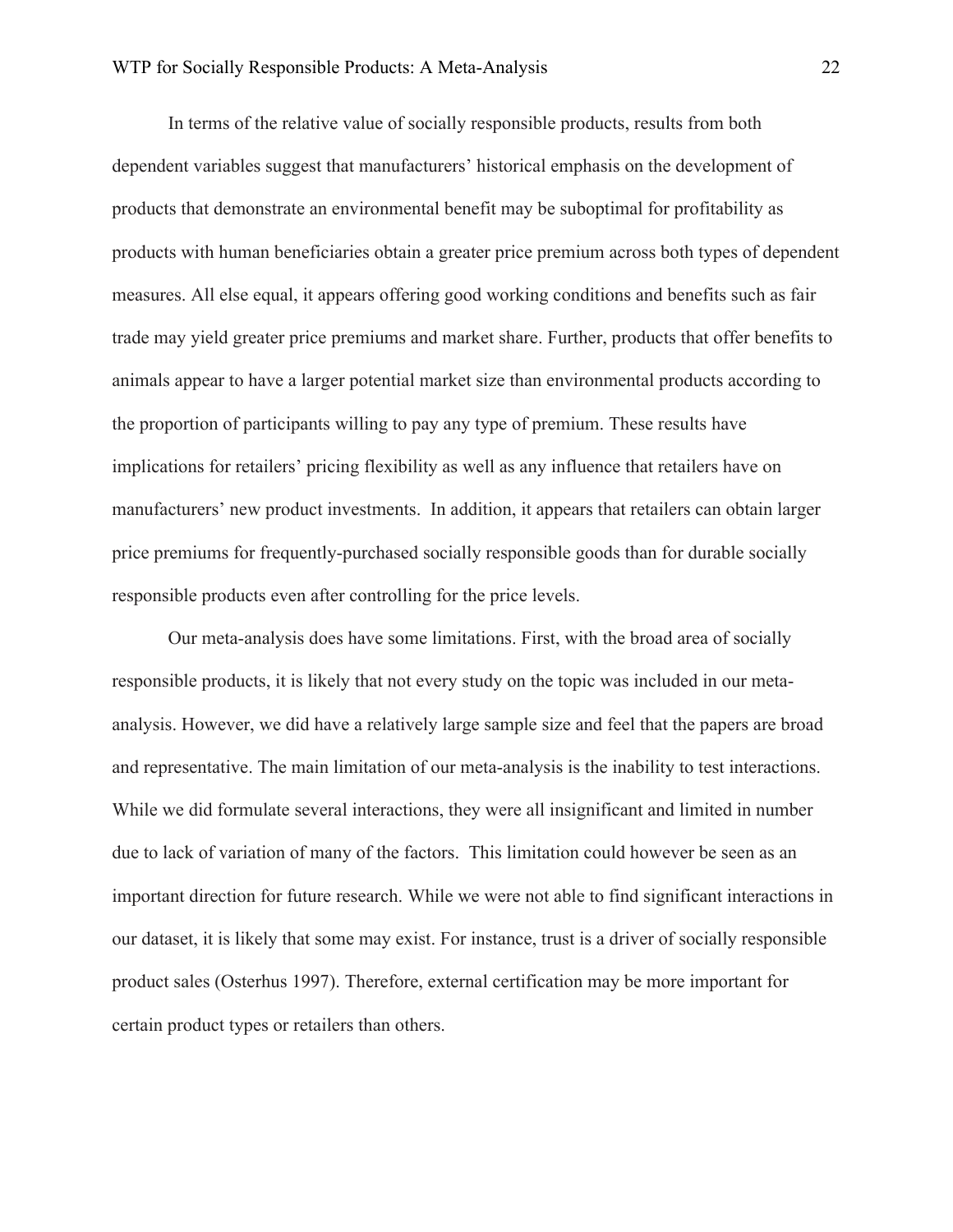Another limitation of our meta-analysis was the inability to test differences in willingness to pay over time. In the last few years sales of some eco-friendly options, such as cleaning supplies, have been in decline (Clifford and Martin 2011; Kurutz 2011). A number of other articles have pointed to the fact that eco-friendly products have found a smaller segment since the economic problems of 2007-8 (*Advertising Age* 2012)., While we would have liked to test whether WTP has declined over the years and during economic recessions, the majority of studies did not report the year(s) in which data were collected. From the papers that did provide collection dates, collection years were often vastly different from publication date. Therefore, we did not feel justified to infer collection dates from publication dates in papers that did not publish collection date information. Future research in this area would be fruitful.

As can be seen from Table 1 and the reference list, prior research on WTP for socially responsible products has been dominated by researchers interested in natural resources. More studies are needed that have both people and animals as the beneficiaries of the socially responsible activity. Further, future research is needed to understand the underlying reason that consumers are willing to pay more for products that benefit other humans compared to those that benefit the environment. A simple interpretation may be that people view benefits to other people as more important and are therefore more willing to pay a premium. However, alternative reasons are also plausible. For instance, Gleim et al. (2013) found that a major impediment of WTP for environmentally friendly products was consumers' belief of a lack of expertise. Perhaps consumers feel a greater sense of expertise in understanding labor conditions and fair wages than they do about ways to help the environment. A similar, but distinct explanation could be in regards to perceived consumer effectiveness (Balderjahn 1988; Roberts 1996). It is possible that consumers feel as though the difference they make when choosing socially responsible products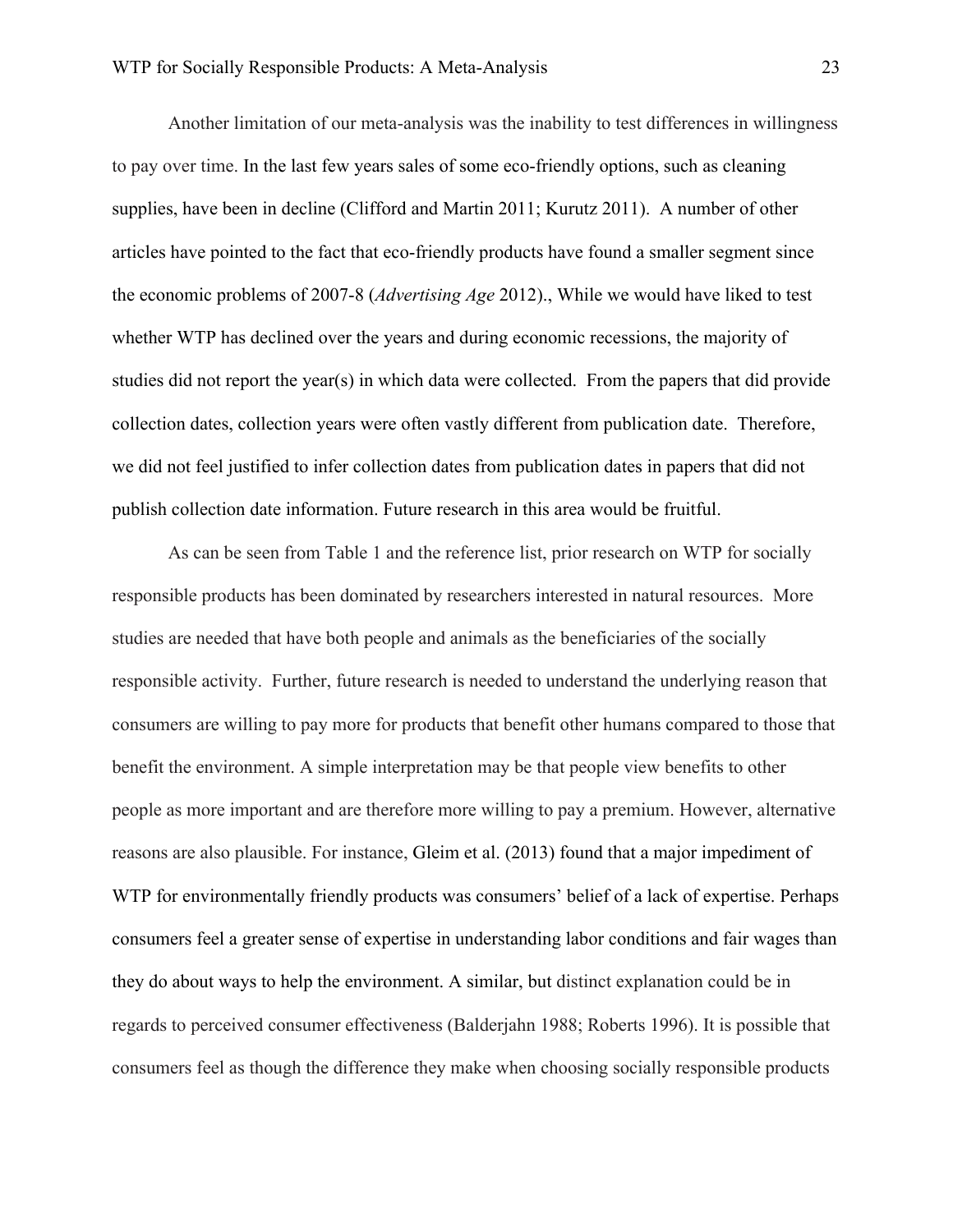that benefit other people makes more of an impact than purchases that benefit the environment. Research that can identify the cause of this disparity in WTP could introduce useful interventions to increase WTP for socially responsible products that benefit the environment.

In addition, a greater geographic spread of studies is necessary to better understand crosscultural differences. Our results suggest there may be meaningful differences across continents in terms of WTP for socially responsible products. Future research could try to disentangle if these differences are the result of variations in belief structures and values across cultures or if they are a function of external factors like social norms or how common such goods are in a society. Such results would be useful for international companies looking to expand socially responsible products to different areas of the world. Additionally, if the causes are externally founded, cross-cultural differences could also be used to understand how different types of interventions may be useful to stimulate greater interest in socially responsible products.

On a methodological note, we found that, unsurprisingly, studies that did not allow for negative responses for the dependent variable produced a significant upward bias for both dependent variables. This is a simple yet crucial fix for any future WTP study in this area. Studies that do not provide participants with the ability to pay less for socially responsible products will inflate WTP both in terms of market size and size of premium.

This meta-analysis synthesizes the results of a large stream of literature conducted over the last few decades and provides important insights. We hope that this paper provides a roadmap for future research attempting to better understand consumers' WTP for socially responsible products.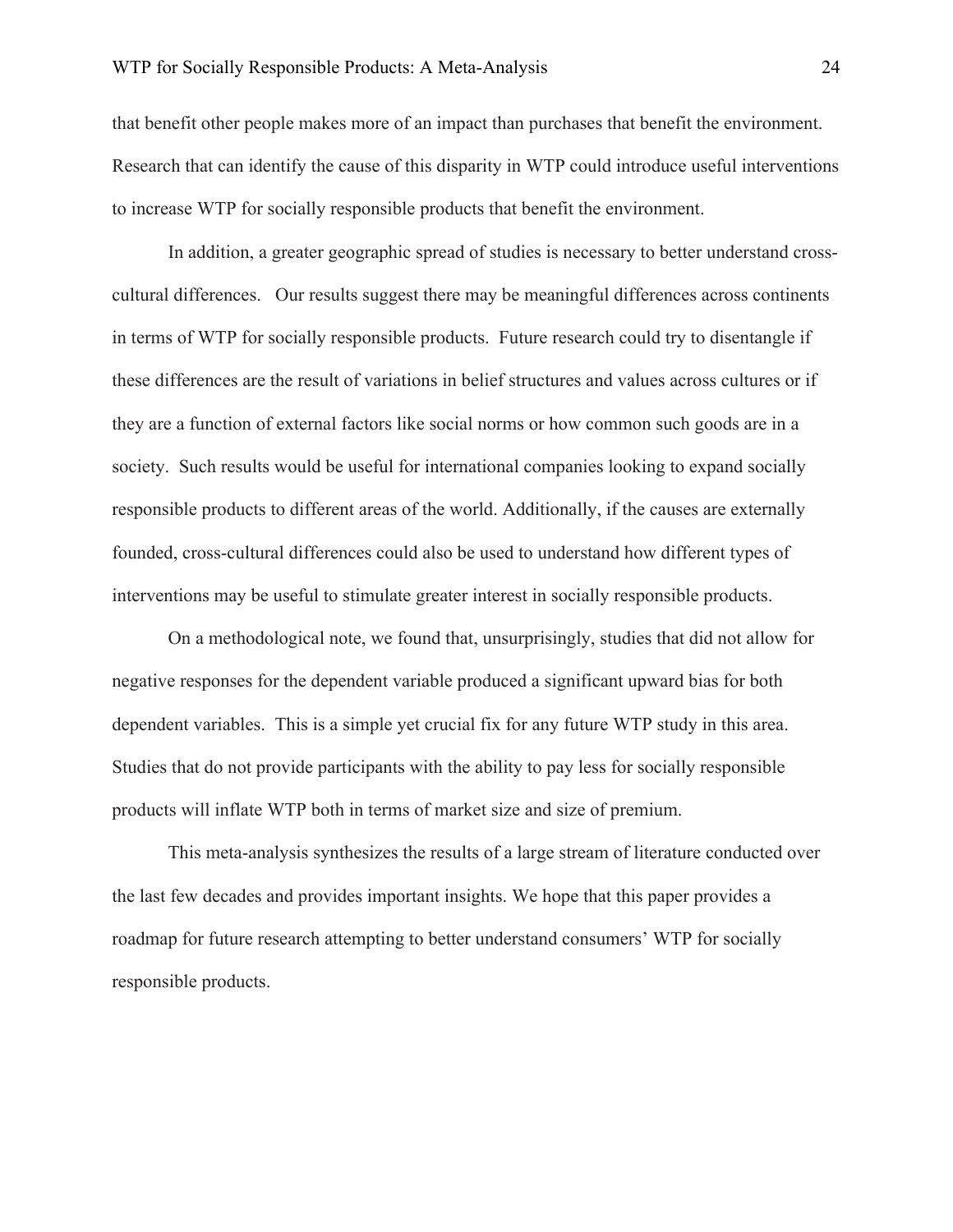# **References**

 $a =$  paper used in percentage WTP over base price

 $b =$  paper used in proportion of participants WTP a premium

*Advertising Age* (2012), "As More Marketers Go Green, Fewer Consumers Willing to Pay For It,"

(September 23), http://adage.com/article/news/marketers-green-fewer-consumers-pay/237377/.

Aguilar, Francisco X. and Zhen Cai (2010), "Conjoint effect of environmental labeling, disclosure of forest of origin and price on consumer preferences for wood products in the US and UK," *Ecological Economics*, 70 (December), 308-316.<sup>a</sup>

- Aguilar, Francisco X. and Richard P. Vlosky (2007), "Consumer willingness to pay price premiums for environmentally certified wood products in the U.S.," *Forest Policy and Economics,* 9 (May), 1100-  $1112.^{a,b}$
- Akkucuk, Ulas (2011), "Combining Purchase Probabilities and Willingness to Pay Measures: A Case on Recycled Products," *European Journal of Social Sciences*, 23 (3), 353-361.a,b
- Anderfer, Veronika A. and Ulf Liebe (2012), "Research on Fair Trade Consumption A Review", *Journal of Business Ethics*, 106, 415-435.
- Anderson, James C., Nirmalya Kumar, and James A. Narus (2007), *Value Merchants*, (Boston: Harvard Business School Press).

Anderson, Roy C. and Eric N. Hansen, "Segmenting Consumers of Ecolabeled Forest Products," in An Analysis of Consumer Response to Environmentally Certified, Ecolabeled Forest Products, dissertation presented May 9, 2003, at Oregon State University, Corvallis, Oregon, http://ir.library.oregonstate.edu/xmlui/bitstream/handle/1957/7526/Anderson\_Roy\_C.pdf?sequence=1 (accessed January 25, 2013). $a$ 

\_\_\_\_\_\_\_\_\_\_\_\_ and \_\_\_\_\_\_\_\_\_\_\_\_ (2004), "Determining Consumer Preferences for Ecolabeled Forest Products: An Experimental Approach," *Journal of Forestry*, 102 (June), 28-32.<sup>b</sup>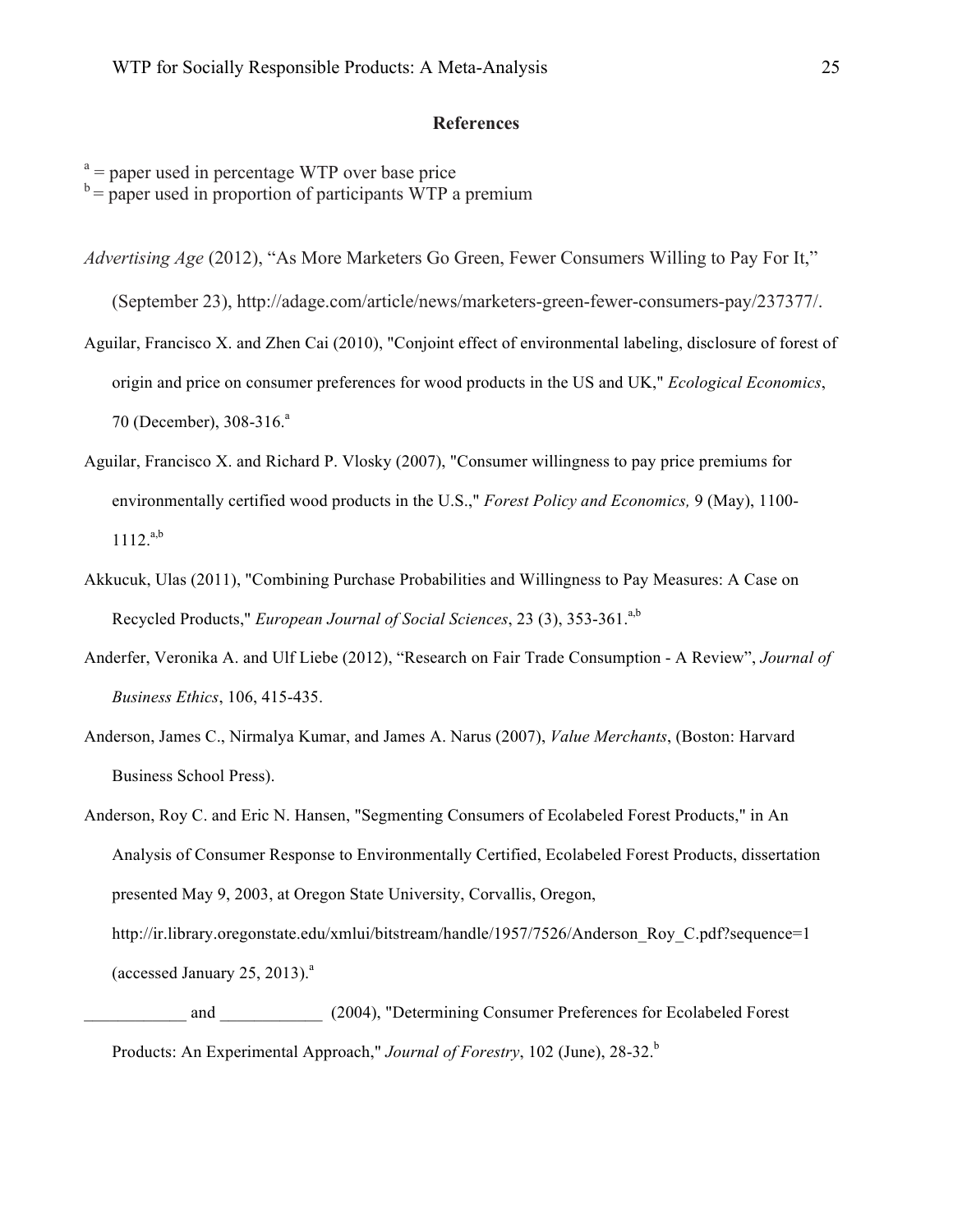- Assmus, Gert, John U. Farley, and Donald R. Lehmann (1984), "How Advertising Affects Sales: Meta-Analysis of Econometric Results," *Journal of Marketing Research*, 21 (February), 65-74.
- Balderjahn, Ingo (1988), "Personality variables and environmental attitudes as predictors of ecologically responsible consumption patterns," *Journal of Business Research*, 17 (1) 51-56.
- Basu, Arnab K. and Robert L. Hicks (2008), "Label performance and the willingness to pay for Fair Trade coffee: a cross-national perspective," *International Journal of Consumer Studies*, 32 (September), 470- 478.ª
- Bennett, R.M. (1997), "Farm animal welfare and food policy," *Food Policy* 22 (August), 281 -288. a,b
- Bennett, Richard and Douglas Larson (1996), "Contingent Valuation of the Perceived Benefits of Farm Animal Welfare Legislation: An Exploratory Survey," *Journal of Agricultural Economics,* 47 (2), 224-  $235.^{a,b}$
- Berghoef, Naomi and Rachel Dodds, (2011), "Potential for sustainability eco-labeling in Ontario's wine industry," *International Journal of Wine Business Research*, 23 (4), 298-317.<sup>a,b</sup>
- Bjørner, Thomas Bue, Lars Gårn Hansen and Clifford S. Russell (2004), "Environmental labeling and consumers' choice—an empirical analysis of the effect of the Nordic Swan," *Journal of Environmental Economics and Management*, 47 (May), 411-434.<sup>a</sup>
- Brouhle, Keith and Madhu Khanna (2012), "Determinants of participation versus consumption in the Nordic Swan eco-labeled market," *Ecological Economics*, 73 (January), 142-151.<sup>a</sup>

*BusinessWeek* (2012), "Levi's Has a New Color for Blue Jeans: Green," (October 22-28), 26-27.

- Cai, Zhen and Francisco X. Aguilar (2013), "Meta-analysis of consumer's willingness-to-pay premiums for certified wood products," *Journal of Forest Economics*, 19 (January), 15-31.
- Camacho-Cuena, Eva, Aurora García-Gallego, Nikolaos Georgantzís and Gerardo Sabater-Grande (2004), "An Experimental Validation of Hypothetical WTP for a Recyclable Product," *Environmental and Resource Economics*, 27 (March), 313-335.<sup>a</sup>
- Carlsson, Fredrik, Peter Frykblom and Carl Johan Lagerkvist (2007a), "Farm Animal Welfare Testing for Market Failure," *Journal of Agriculture and Applied Economics*, 39 (April), 61-73.<sup>a</sup>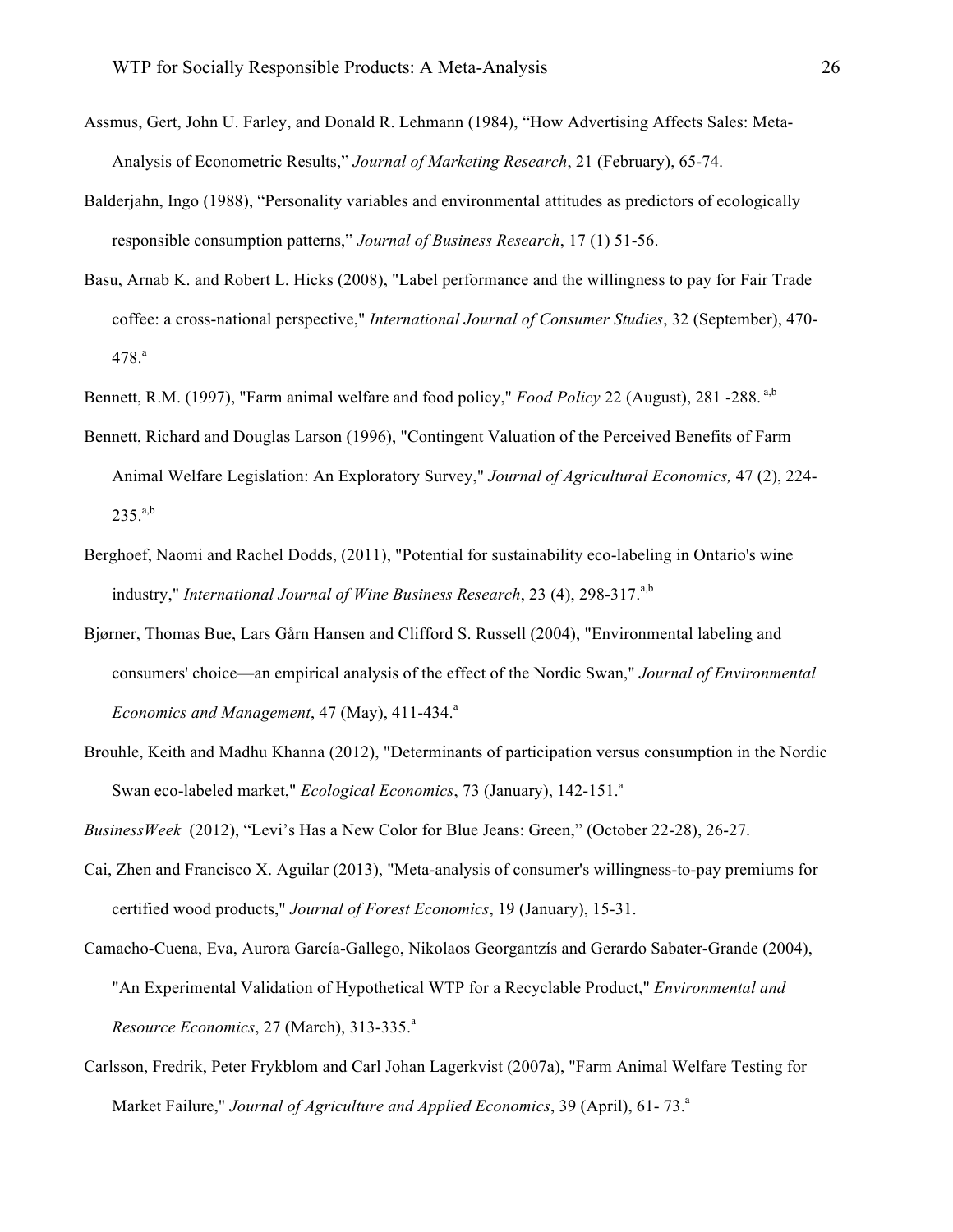- and  $(2007b)$ , "Consumer willingness to pay for farm animal welfare: mobile abattoirs versus transportation to slaughter," *European Review of Agricultural*   $Economics, 34$  (September),  $321-344$ <sup>a,b</sup>
- Carlsson, Fredrik, Jorge H. Garcia and Åsa Löfgren (2010), "Conformity and the Demand for Environmental Goods," *Environmental and Resource Economics*, 47 (November), 407-421.<sup>a</sup>
- Carter, Robert E. (2009), "Will consumers pay a premium for ethical information?" *Social Responsibility Journal*, 5 (4), 464-477.<sup>b</sup>
- Casadesus-Masanell, Ramon, Michael Crooke, Forest Reinhardt and Vishal Vasishth (2009), "Households' Willingness to Pay for 'Green' Goods: Evidence from Patagonia's Introduction of Organic Cotton Sportswear," *Journal of Economics & Management Strategy*, 18 (March), 203-233.<sup>a</sup>
- Cha, Junhee, Jung-Nam Chun and Youn Yeo-Chang (2009), "Consumer Willingness to Pay Price Premium for Certified Wood Products in South Korea," *Journal of Korean Forest Society*, 98 (2), 203-211.<sup>a,b</sup>
- Clifford, Stephanie and Andrew Martin (April 21, 2011). As Consumers Cut Spending, 'Green' Products Lose Allure, In *The New York Times*. Retrieved December 15, 2012 from www.nytimes.com/2011/04/22/business/energy-environment/22green.html?\_r=1&pagewanted=all.
- Cranfield, John, Spencer Henson, James Northey and Oliver Masakure (2010), "An Assessment of Consumer Preference for Fair Trade Coffee in Toronto and Vancouver," *Agribusiness*, 26 (2), 307-325.<sup>a</sup>
- De Pelsmacker, Patrick, Liesbeth Driesen and Glenn Rayp (2005), "Do Consumers Care about Ethics? Willingness to Pay for Fair-Trade Coffee," Journal of Consumer Affairs, 39 (2), 363-386.<sup>a</sup>
- Dickson, Marsha A. (2001), "Utility of No Sweat Labels for Apparel Consumers: Profiling Label Users and Predicting Their Purchases," *Journal of Consumer Affairs*, 35 (1), 96-119.<sup>a</sup>
- Didier, Tagbata and Serieix Lucie (2008), "Measuring consumer's willingness to pay for organic and Fair Trade products," *International Journal of Consumer Studies*, 32 (September), 479-490.<sup>a</sup>
- Drozdenko, Ronald, Marlene Jensen and Donna Coelho (2011), "Pricing of Green Products: Premiums Paid, Consumer Characteristics and Incentives," *International Journal of Business, Marketing, and Decision Sciences*, 4(1), 106-116.<sup>a</sup>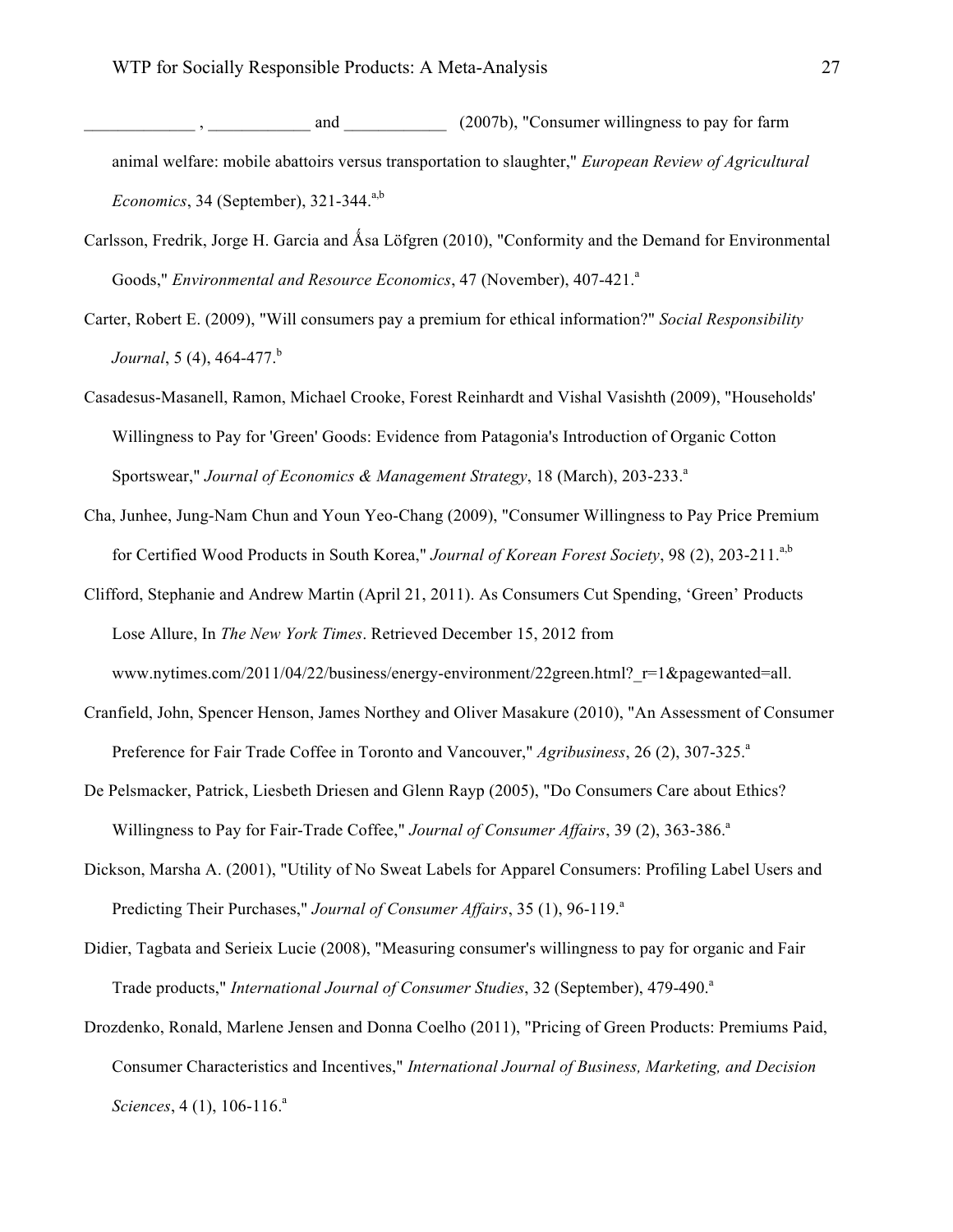- Ellis, Joan L., Vivki A. McCracken and Nathan Skuza (2012), "Insights into willingness to pay for organic cotton apparel," *Journal of Fashion Marketing and Management*, 16 (3), 290-305.<sup>a,b</sup>
- Erwann, Charles (2009), "Eco-labelling: A new deal for a more durable fishery management?" *Ocean & Coastal Management*, 52 (May), 250-257.<sup>a,b</sup>
- Farley, John U. and Donald R. Lehmann (1986), *Meta-Analysis in Marketing*, (Lexington, Massachusetts: Lexington Books).
- Forsyth, Keith, David Haley and Robert Kozak (1999), "Will Consumers Pay More for Certified Wood Products?" *Journal of Forestry*, 97 (February), 18-22.<sup>a,b</sup>
- Fussell, Rachel, "Consumer's Willingness to Pay a Price Premium for Living Wage Products," paper presented at Undergraduate Research Symposium, May 2011, at Duke University, Durham North Carolina, https://econ.duke.edu/uploads/media\_items/fussell-rachel-2011-duke-economicsymposium.original.pdf (accessed January 25, 2013). $a,b$
- Galarraga, Ibon and Anil Markendya (2004), "Economic Techniques to Estimate the Demand for Sustainable Products: A Case Study for Fair Trade and Organic Coffee in the United Kingdom," *Economía Agraria y Recursos Naturales*, 4 (7), 109-134.<sup>a</sup>
- Gallastegui, Ibon Galarraga (2002), "The Use of Eco-Labels: A Review of the Literature," *European Environment*, 12 (6), 316-331.
- Gleim, Mark R., Jeffery S. Smith, Demetra Andrews, and J. Joseph Cronin Jr. (2013), "Against the Green: A Multi-method Examination of the Barriers to Green Consumption," *Journal of Retailing*, 89, 1, 44-61.
- Greene, William H. (2003), *Econometric Analysis*, 5<sup>th</sup> ed. (Upper Saddle River, New Jersey: Prentice-Hall).
- Grönroos, Johanna C. M. and Jim L. Bowyer (1999), "Assessment of the Market Potential for
	- Environmentally Certified Wood Products in New Homes in Minneapolis/St. Paul and Chicago," *Forest Products Society*, 49 (June), 28-34.<sup>a,b</sup>
- Guagnano, Gregory A. (2001), "Altruism and Market-Like Behavior: An Analysis of Willingness to Pay for Recycled Paper Products," *Population and Environment*, 22 (March), 425-438.<sup>a,b</sup>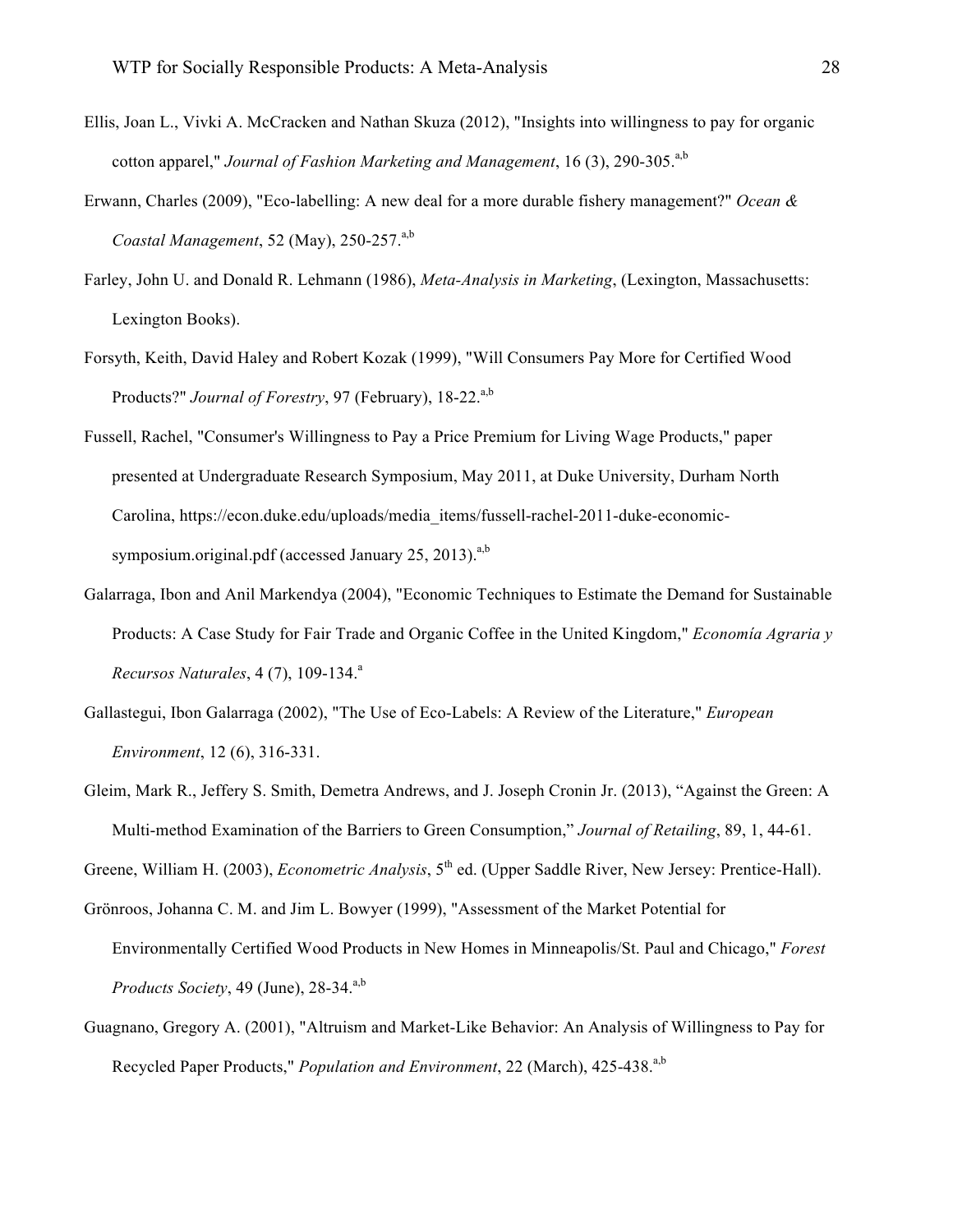Ha-Brookshire, Jung E. and Pamela S. Norum (2011), "Willingness to pay for socially responsible products: case of cotton apparel," *Journal of Consumer Marketing*, 28 (5), 344-353.<sup>a,b</sup>

- Hanssens, Dominique (2009), *Empirical Generalizations About Marketing Impact: What We Have Learned from Academic Research*," (Cambridge, Massachusetts: Marketing Science Institute).
- Hertel, Shareen, Lyle Scruggs and C. Patrick Heidkamp (2009), "Human Rights and Public Opinion: From Attitudes to Action," *Political Science Quarterly*, 124 (3), 443-459.<sup>b</sup>
- Howard, P. H. and Allen, P. (2008), "Consumer willingness to pay for domestic 'fair trade': Evidence from the United States," *Renewable Agriculture and Food Systems*, 23 (September), 235-242.a,b
- Hurley, Sean P., Douglas J. Miller and James B. Kliebenstein (2006), "Estimating Willingness to Pay Using a Polychotomous Choice Function: An Application to Pork Products with Environmental Attributes," *Journal of Agricultural and Resource Economics*, 31 (August), 301-317.<sup>a,b</sup>
- Hustvedt, Gwendolyn, Hikaru Hanawa Peterson and Yun-Ju Chen (2008), "Labelling wool products for animal welfare and environmental impact," *International Journal of Consumer Studies*, 32 (September), 427–437. $a$
- ISO (2010). Guidance on social responsibility (ISO 26000:2010). Berlin.
- Jedidi, Kamel and Sharan Jagpal (2009), "Willingness to Pay: Measurement and Managerial Implications," in V.R. Rao, ed., *Handbook of Pricing Research in Marketing*, (Cheltenham, UK: Edward Elgar), Ch. 2. Jensen, Kim, Paul M. Jakus, Burton English and Jamey Menard (2003), "Market Participation and

Willingness to Pay for Environmentally Certified Products," *Forest Science*, 49, (August), 632-641.<sup>a,b</sup>

\_\_\_\_\_\_\_\_\_\_\_\_ , \_\_\_\_\_\_\_\_\_\_\_\_ , \_\_\_\_\_\_\_\_\_\_\_\_ and \_\_\_\_\_\_\_\_\_\_\_\_ (2004), "Consumers' Willingness to

Pay for Eco-Certified Wood Products," *Journal of Agricultural and Applied Economics*, 36 (December),  $617-626$ .<sup>a,b</sup>

Kang, Kyung Ho, Laura Stein, Cindy Yoonjoung Heo and Seoki Lee (2012), "Consumers' willingness to pay for green initiatives of the hotel industry," *International Journal of Hospitality Management*, 31 (June),  $564 - 572$ .<sup>a,b</sup>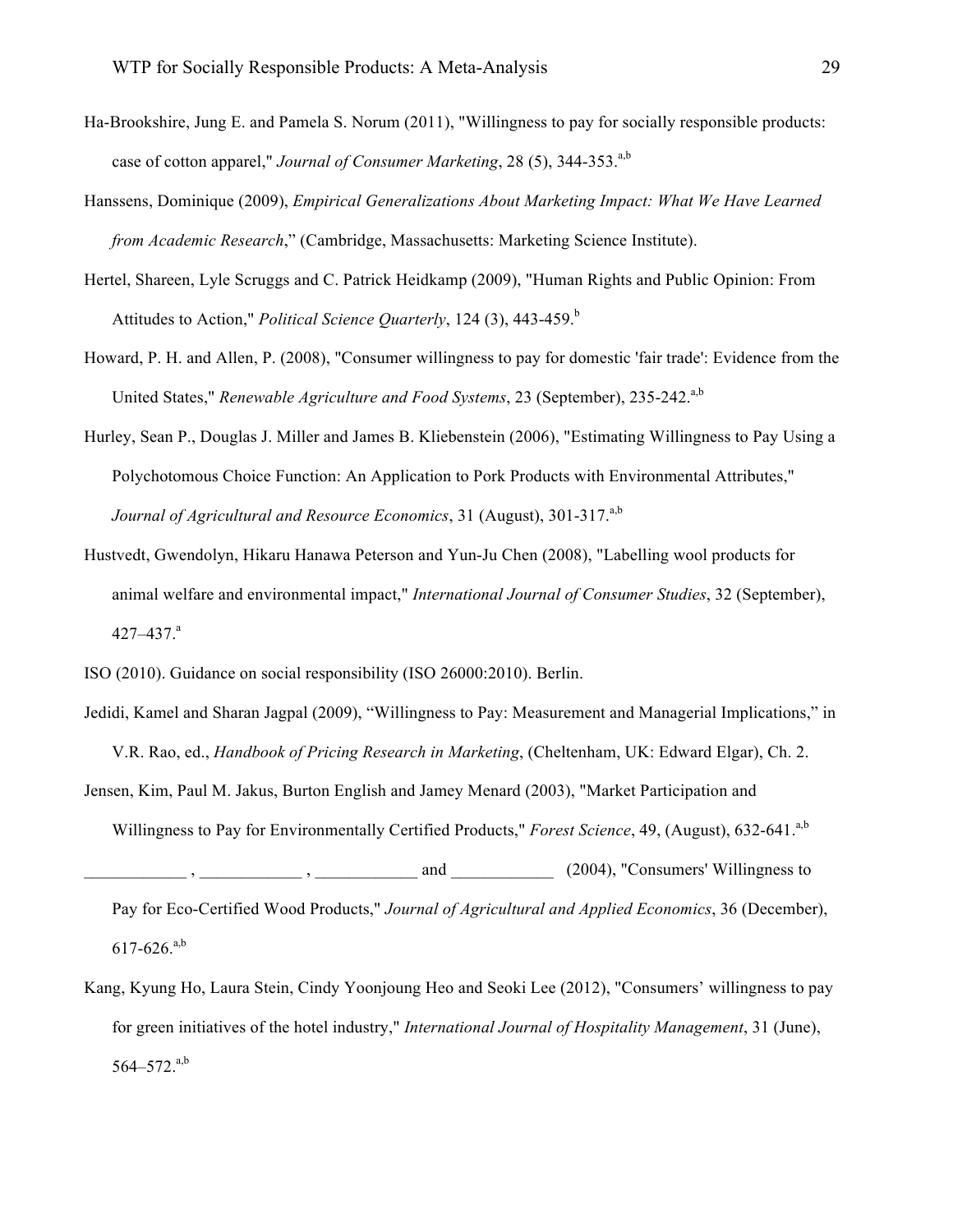- Karnani, Aneel. (June 14, 2012). The Case Against Corporate Social Responsibility. In *The Wall Street Journal*. Retrieved January 12, 2013, from http://online.wsj.com/article/SB1000142405274870333800 4575230112664504890.html.
- Klein, Paul. (November 12, 2012). Moving Beyond CSR: The Business of Social Change. In Forbes. Retrieved January 14, 2013, from http://www.forbes.com/sites/csr/2012/11/12/moving-beyond-csr-thebusiness-of-social-change/.
- Kruger, Christopher Reinhard, "Public Preferences for SFM: Case Studies in Tenure Policy and forest Certification," thesis submitted Spring 2010, Department of Rural Economy, University of Alberta, Edmonton, Canada.<sup>a</sup>
- Kuminoff, Nicolai V., Congwen Zhang and Jeta Rudi (2010), "Are Travelers Willing to Pay a Premium to Stay at a 'Green' Hotel? Evidence from an Internal Meta-Analysis of Hedonic Price Premia," *Agricultural*  and Resource Economics Review, 39 (October), 468-484.<sup>a</sup>
- Kurutz, Steven. (October 12, 2011). Eco Meets the Economy. In The New York Times. Retrieved November 12, 2012, from http://www.nytimes.com/2011/10/13/garden/eco-meets-theeconomy.html?pagewanted=all& r=0.
- Lagerkvist, Carl Johan, Fredrik Carlsson and Diana Viske (2006), "Swedish Consumer Preferences for Animal Welfare and Biotech: A Choice Experiment," *AgBioForum*, 9 (1), 51-58.<sup>a</sup>
- Lagerkvist, Carl Johan and Sebastian Hess (2011), "A meta-analysis of consumer willingness to pay for farm animal welfare," *European Review of Agricultural Economics*, 38 (March), 55-78.
- Langen, Nina (2011), "Are ethical consumption and charitable giving substitutes or not? Insights into consumers' coffee choice," *Food Quality and Preference*, 22 (July), 412-421.<sup>a</sup>
- Lee, Seong Youn, Yeo-chang Youn, Rin Won Joo, and In Yang (2007), "Forest Certification Scheme; Perceptions and Willingness-to-pay of Consumers and Manufacturers in South Korea," *Journal of Korean Forest Society*, 96 (2), 183-188.<sup>a,b</sup>
- Levinson, Elsa, "'Green Clothes'—A survey of people's willingness to pay for environmentally friendly clothes," thesis submitted to Sustainable Enterprising Master's Program, Spring 2010, at Stockholm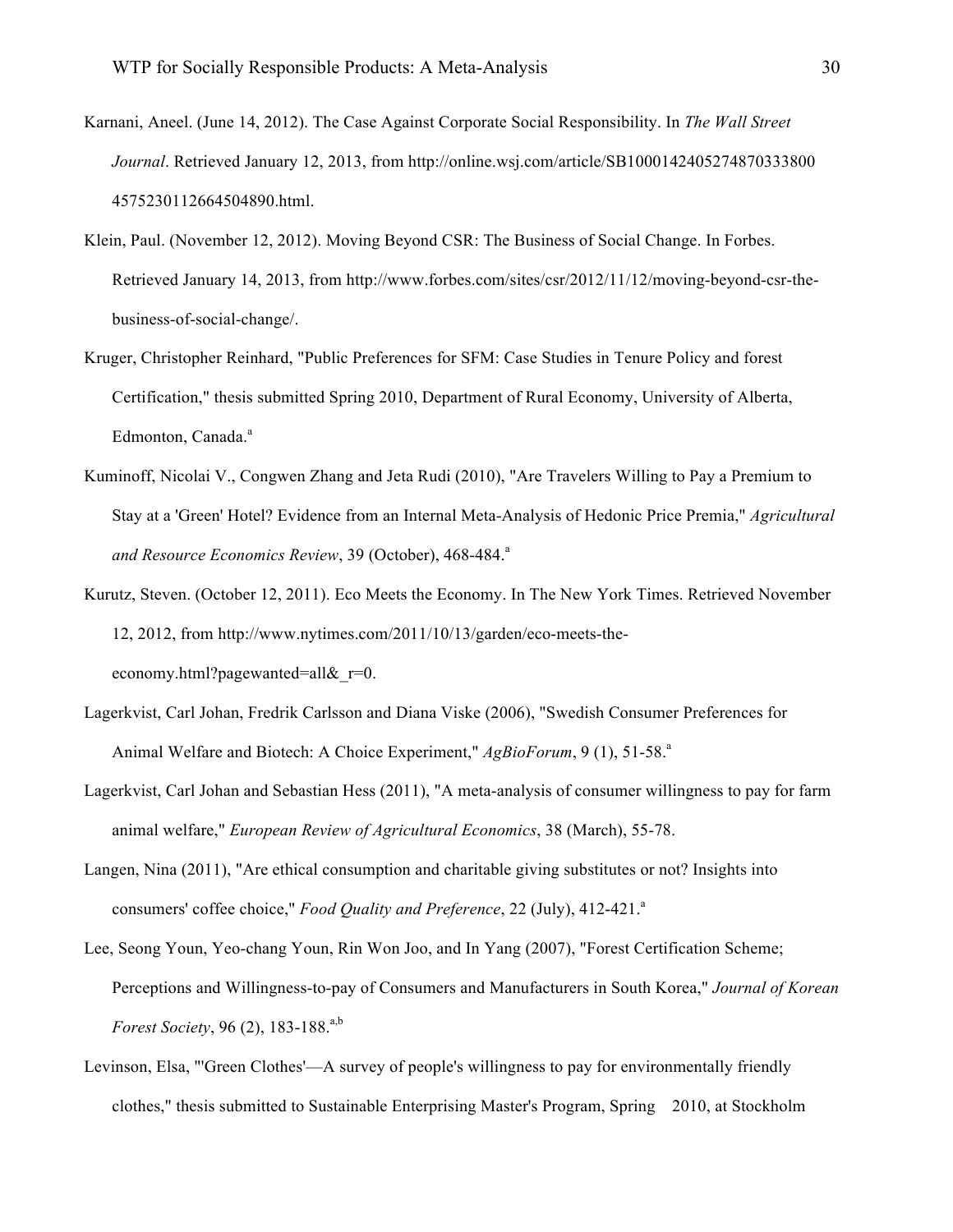University, Stockholm, Sweden, http://su.divaportal.org/smash/get/diva2:350380/FULLTEXT01 (accessed January 25, 2013). $a,b$ 

- Liljenstolpe, Carolina (2008), "Evaluating Animal Welfare with Choice Experiments: An Application to Swedish Pig Production," *Agribusiness*, 24 (1), 67-84.<sup>a</sup>
- Lin, Shu-Hwa (2010), "A case study in Hawaii: who will pay more for organic cotton?" *International Journal of Consumer Studies*, 34 (July), 481–489.<sup>b</sup>
- Loureiro, Mauria L. (2003), "Rethinking new wines: implications of local and environmentally friendly labels," *Food Policy*, 28 (5-6), 547-560.<sup>a,b</sup>
- Loureiro, Mauria L. and Justus Lotade (2005), "Do fair trade and eco-labels in coffee wake up the consumer conscience?" *Ecological Economics*, 53 (April), 129-138.<sup>a,b</sup>
- Loureiro, Maria L., Jill J. McCluskey and Ron C. Mittelhammer (2002), "Will Consumers Pay a Premium for Eco-labeled Apples?" *Journal of Consumer Affairs*, 36 (2), 203–219.<sup>a</sup>
- Mahé, Thuriane (2010), "Are Stated Preferences Confirmed by Purchasing Behaviors? The Case of Fair Trade-Certified Bananas in Switzerland," *Journal of Business Ethics*, 92 (April), 301-315.<sup>b</sup>
- Manaktola, Kamal and Vinnie Jauhari (2007), "Exploring consumer attitude and bahaviour towards green practices in the lodging industry in India," *International Journal of Contemporary Hospitality Management*, 19(5), 364-377.<sup>b</sup>
- McVittie, Alistair, Dominic Moran and Ian Nevison (2006), "Public Preferences for Broiler Chicken Welfare: Evidence from Stated Preference Studies," Land Economy Working Paper Series.<sup>b</sup>
- Michaud, Céline and Daniel Llerena (2011), "Green Consumer Behaviour: an Experimental Analysis of Willingness to Pay for Remanufactured Products," *Business Strategy and the Environment*, 20 (September),  $408-420$ <sup>a</sup>
- Michaud, Céline, Daniel Llerena and Iragael Joly (2012), "Willingness to pay for environmental attributes of non-food agricultural products: a real choice experiment," *European Review of Agricultural Economics*,  $(July), 1-17<sup>a</sup>$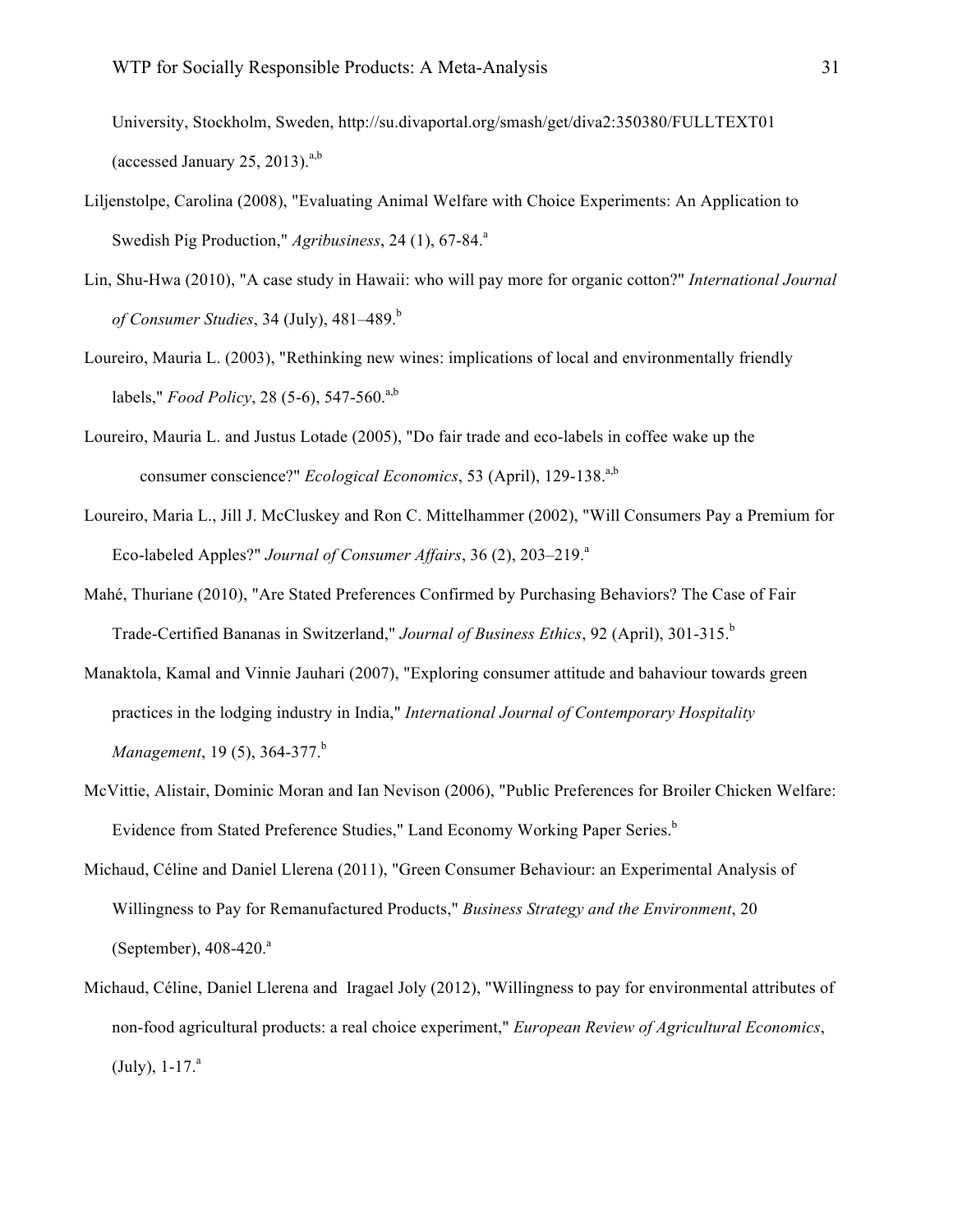- Millar, Michelle and Seyhmus Baloglu (2011), "Hotel Guests' Preferences for Green Guest Room Attributes," *Cornell Hospitality Quarterly*, 52 (3), 302-311.<sup>a,b</sup>
- Miller, Klaus M., Reto Hofstetter, Harley Krohmer, and Z. John Zhang (2011), "How Should Consumers' Willingness to Pay be Measured? An Empirical Comparison of State-of-the-Art Approaches," *Journal of Marketing Research*, 48 (February), 172-184.
- Mohamed, Shukri and Muhamad Lukhman Ibrahim (2007), "Preliminary Study on Willingness to Pay for Environmentally Certified Wood Products Among Consumers in Malaysia," *Journal of Applied Sciences*,  $7(9)$ , 1339-1342.<sup>a,b</sup>
- Moon, Wanki, Wojciech J. Florkowski, Bernhard Brückner and Ilona Schonhof (2002), "Willingness to Pay for Environmental Practices: Implications for Eco-Labeling," *Land Economics*, 78 (February), 88-102.<sup>a,b</sup>
- Moosmayer, Dirk C. (2012), "Negativity bias in consumer price response to ethical information," *Business Ethics: A European Review*, 21 (April),  $198-208$ <sup>,a,b</sup>
- Muñoz, Carlos and Marisol Rivera, "Tourists' willingness to pay for Green Certification of Hotels in Mexico," working paper, 2002, Instituto Nacional de Ecología, Mexico, http://www.ine.gob.mx/descargas/dgipea/twpgch.pdf (accessed January 25, 2013).<sup>b</sup>
- Norwood, F.Bailey and Jayson L. Lusk (2011), "A calibrated auction-conjoint valuation method: Valuing pork and eggs produced under differing animal welfare conditions," *Journal of Environmental Economics and Management*, 62 (July), 80-94.<sup>a</sup>
- Oleson, Ingrid, Frode Alfnes, Mia Bensze Røra and Kari Kolstad (2010), "Eliciting consumers' willingness to pay for organic and welfare-labelled salmon in a non-hypothetical choice experiment," *Livestock Science*, 127 (February), 218-226.<sup>a</sup>
- Osterhus, Thomas L. (1997), "Pro-social consumer influence strategies: When and how do they work," Journal of Marketing, 61 (October), 16-29.
- Ozanne, Lucie K. and Richard P. Vlosky (1997), "Willingness to pay for environmentally certified wood products: A consumer perspective," *Forest Products Journal*, 47 (June), 39-48.<sup>a,b</sup>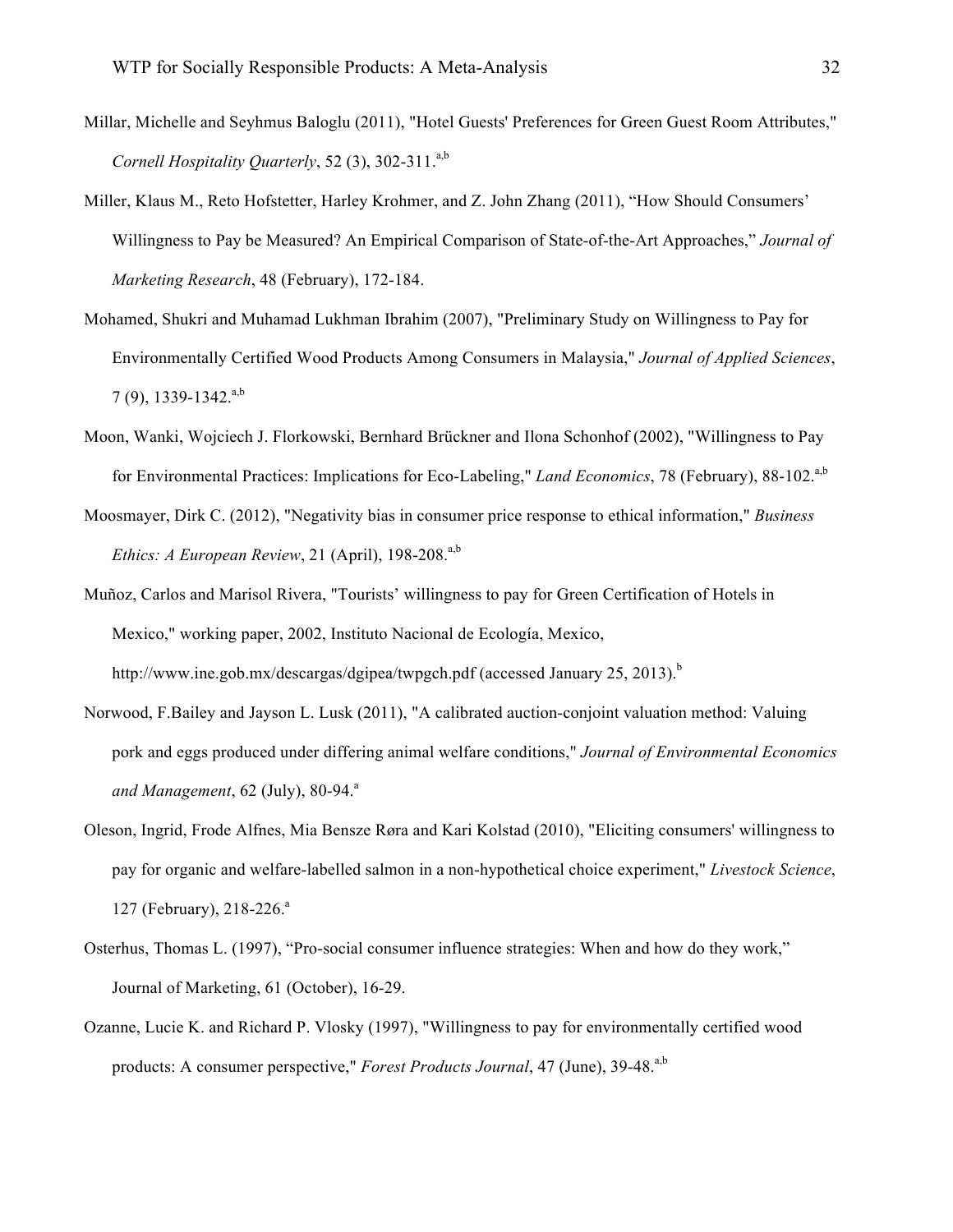- and (2003), "Certification from the U.S. consumer perspective: A comparison from 1995 and 2000," *Forest Products Journal*, 53 (March), 13-21.<sup>a,b</sup>
- Ozanne, Lucie K., H. Bigsby and Richard P. Vlosky (1999), "Certification of Forest Management Practices: the New Zealand customer perspective," *New Zealand Journal of Forestry*, 43 (February), 17-23.<sup>a,b</sup>
- Pajari, Brita, Tim Peck and Ewald Rametsteiner (1999), "Potential Markets for Certified Forest Products in Europe," EFI Proceedings No. 25, March 13, 1998, Brussels, Belgium,

http://www.efi.int/files/attachments/publications/proc25\_net.pdf (accessed January 25, 2013).<sup>a,b</sup>

- Prasad, Monica, Howard Kimeldorf, Rachel Meyer and Ian Robinson (2004), "Consumers of the World Unite: A Market-based Response to Sweatshops," *Labor Studies Journal*, 29 (3), 57-80.<sup>b</sup>
- Roberts, James A. (1996), "Green Consumers in the 1990: Profile and Implications for Advertising," *Journal of Business Research*, 36, 217-231.
- Rode, Julian, Robin M. Hogarth and Marc Le Menestrel (2008), "Ethical differentiation and market behavior: An experimental approach," *Journal of Economic Behavior & Organization*, 66 (May), 265-280.<sup>a</sup>
- Roheim, Cathy A., Frank Asche and Julie Insignares Santos (2011), "The Elusive Price Premium for Ecolabelled Products: Evidence from Seafood in the UK Market," *Journal of Agricultural Economics*, 62 (September),  $655-668$ <sup>a</sup>
- Rousu, Matthew C. and Jay R. Corrigan (2008), "Consumer Preferences for Fair Trade Foods: Implications for Trade Policy, *Choices*, 23 (2), 53-55.<sup>a</sup>
- Saphores, Jean-Daniel M., Hilary Nixon, Oladele A. Ogunseitan and Andrew A. Shapiro (2007), "California Households' Willingness to Pay for 'Green' Electronics," *Journal of Environmental Planning and Management*, 50 (January), 113-133.<sup>a,b</sup>
- Schollenberg, Linda (2012), "Estimating the hedonic price for Fair Trade coffee in Sweden," *British Food Journal*, 114 (3), 428-446.<sup>a</sup>
- Sethuraman, Raj, Gerard J. Tellis, and Richard A. Briesch (2011), "How Well Does Advertising Work? Generalizations from Meta-Analysis of Brand Advertising Elasticities," *Journal of Marketing*, 48 (May), 457-471.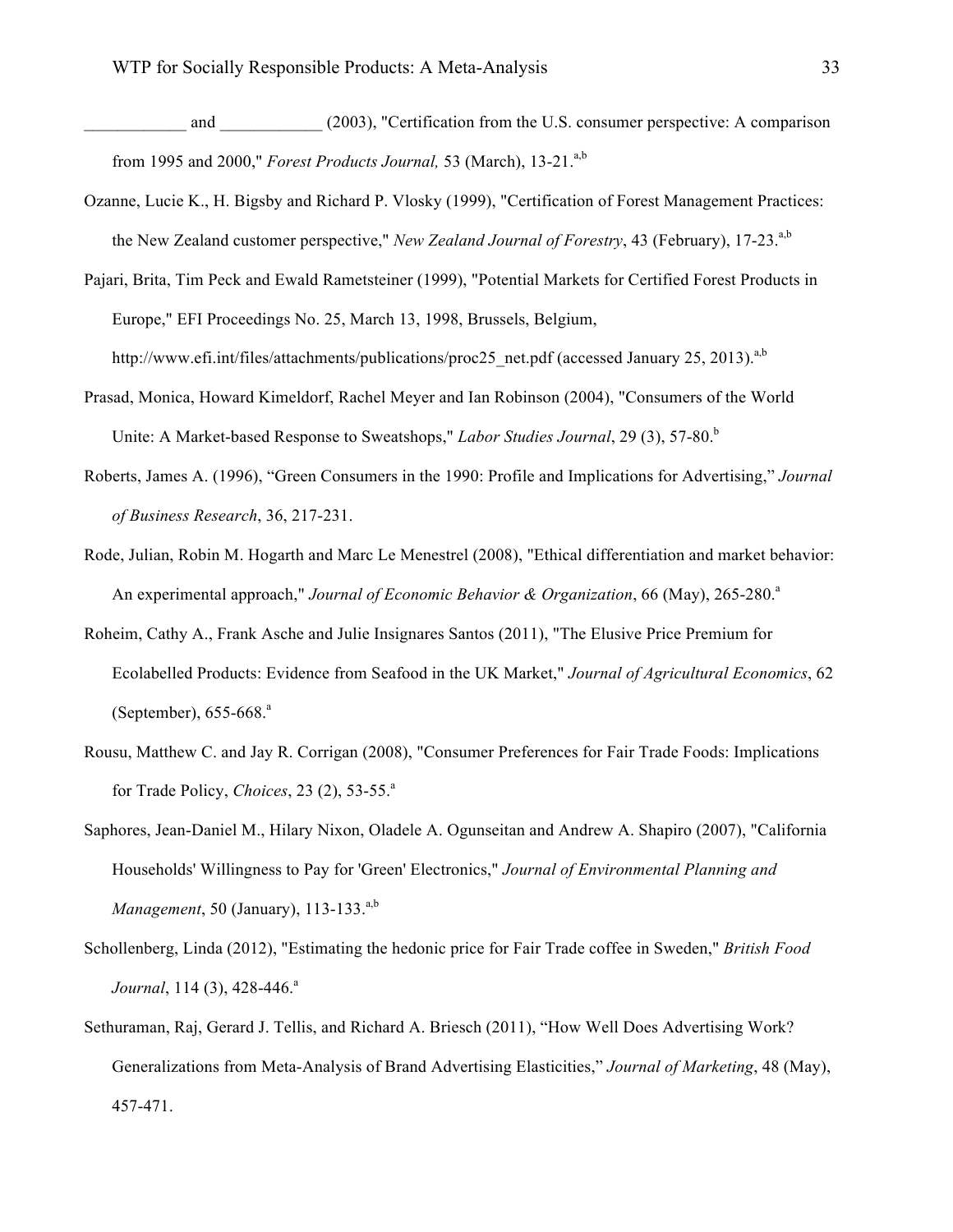Shen, Junyi (2012), "Understanding the Determinants of Consumers' Willingness to Pay for Eco-Labeled Products: An Empirical Analysis of the China Environmental Label, *Journal of Service Science and Management*, 5 (March), 87-94.<sup>a,b</sup>

Stanley, T.D. (2005), "Beyond publication bias," *Journal of Economic Surveys*, 19, 309-345.

- Sultan, Fareena, John U. Farley, and Donald R. Lehmann (1990), "A Meta-Analysis of Applications of Diffusion Models," *Journal of Marketing Research*, 27 (February), 70-77.
- Tellis, Gerard J. (1988), "The Price Elasticity of Selective Demand: A Meta-Analysis of Econometric Models of Sales," Journal *of Marketing Research*, 25 (November), 331-341.
- Thompson, Andrea. (October 29, 2007). Survey: Europeans More 'Green' than Americans. In *Live Science*. Retrieved January 14, 2013, from http://www.livescience.com/4695-survey-europeans-greenamericans.html.
- Thompson, Derek W., Roy C. Anderson, Eric N. Hansen and Lynn R. Kahle (2010), "Green Segmentation and Environmental Certification: Insights from Forest Products," *Business Strategy and the Environment*, 19 (July), 319-334.<sup>a</sup>
- Tonsor, Glynn T., Nicole Olynk and Christopher Wolf (2009), "Consumer Preferences for Animal Welfare Attributes: The Case of Gestation Crates," *Journal of Agricultural and Applied Economics*, 41 (December), 713-730.<sup>a</sup>
- Trudel, Reml and June Cotte (2009), "Does It Pay To Be Good?" *MIT Sloan Management Review*, 50 (2), 61- 68.<sup>a</sup>
- Van Kempen, Luuk, Roldan Muradian, César Sandóval and Juan-Pablo Castañeda (2009), "Too poor to be green consumers? A field experiment on revealed preferences for firewood in rural Guatemala," *Ecological Economics*,  $68$  (May),  $2160-2167$ <sup>a,b</sup>
- Veisten, Knut (2002), "Potential Demand for Certified Wood Products in the United Kingdom and Norway," *Forest Science*, 48 (November), 767-778.<sup>a,b</sup>

\_\_\_\_\_\_\_\_\_\_\_\_ (2007), "Willingness to pay for eco-labelled wood furniture: Choice-based conjoint analysis versus open-ended contingent valuation," *Journal of Forest Economics*, 13 (May), 29-48.<sup>a,b</sup>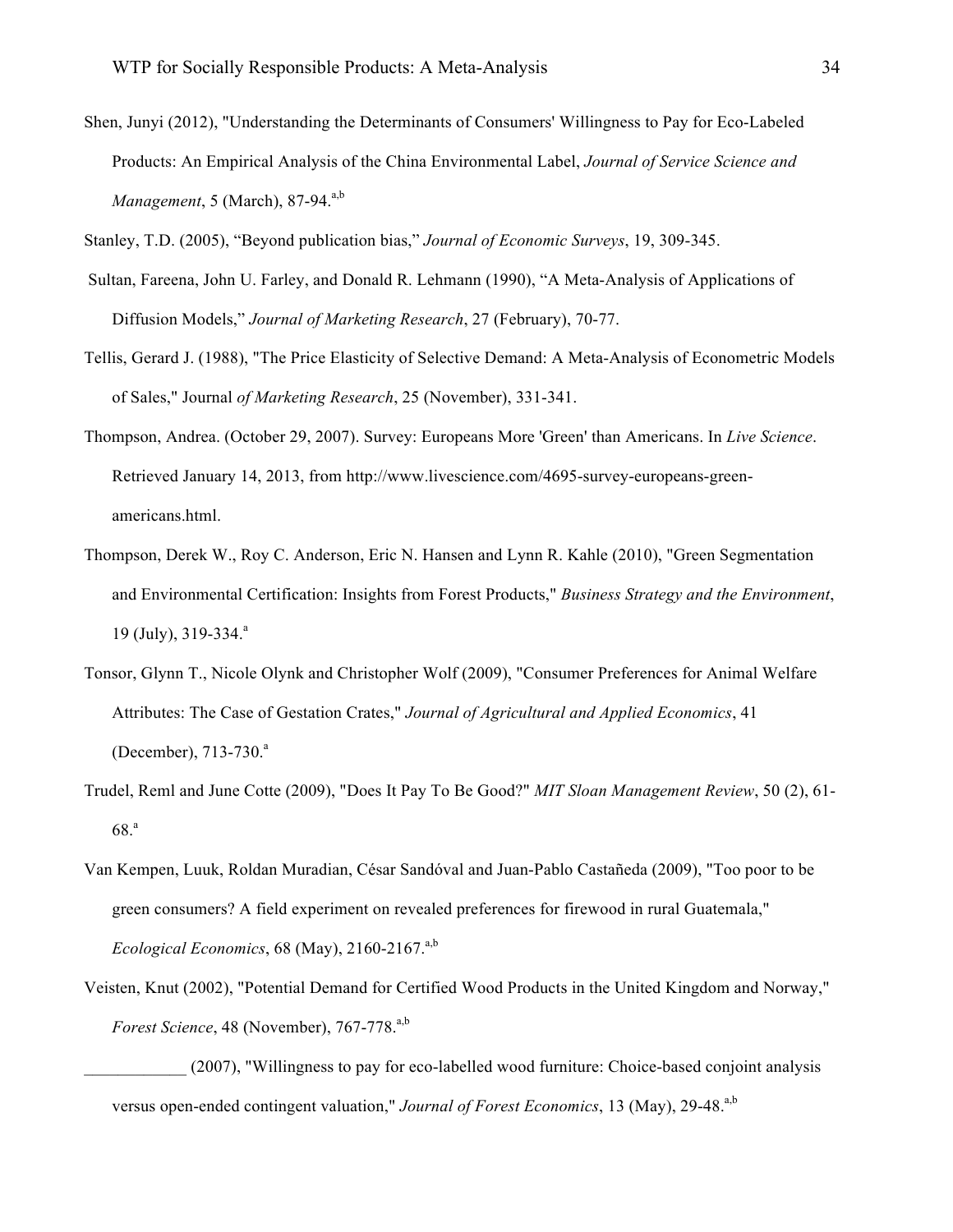- Xu, Pei, Yinchu Zeng, Quentin Fong, Todd Lone and Yuanyuan Liu (2012), "Chinese consumers' willingness to pay for green- and eco-labeled seafood," *Food Control*, 28 (November), 74-82.<sup>a,b</sup>
- Yang, Shang-Ho, Wuyang Hu, Malvern Mupandawana and Yun Liu (2012), "Consumer Willingness to Pay for Fair Trade Coffee: A Chinese Case Study," *Journal of Agricultural and Applied Economics*, 44 (February),  $21-34$ <sup>a,b</sup>
- Yip, Winnie, Duncan Knowlerand Wolfgang Haider, "Assessing the willingness to pay for more sustainably farmed Atlantic salmon in the Pacific Northwest: combining discrete choice experiment and latent class analysis," working paper for Western Economics Association International Annual Conference, June 26, 2012, http://pages.uoregon.edu/cameron/WEAI-AERE-2012/Yip\_paper.pdf (accessed January 15,  $2013$ ).<sup>a</sup>
- Yue, Chengyan, Terrance M. Hurley and Neil Anderson (2011), "Do native and invasive labels affect consumer willingness to pay for plants? Evidence from experimental auctions," *Agricultural Economics*, 42 (March), 195-205.<sup>a</sup>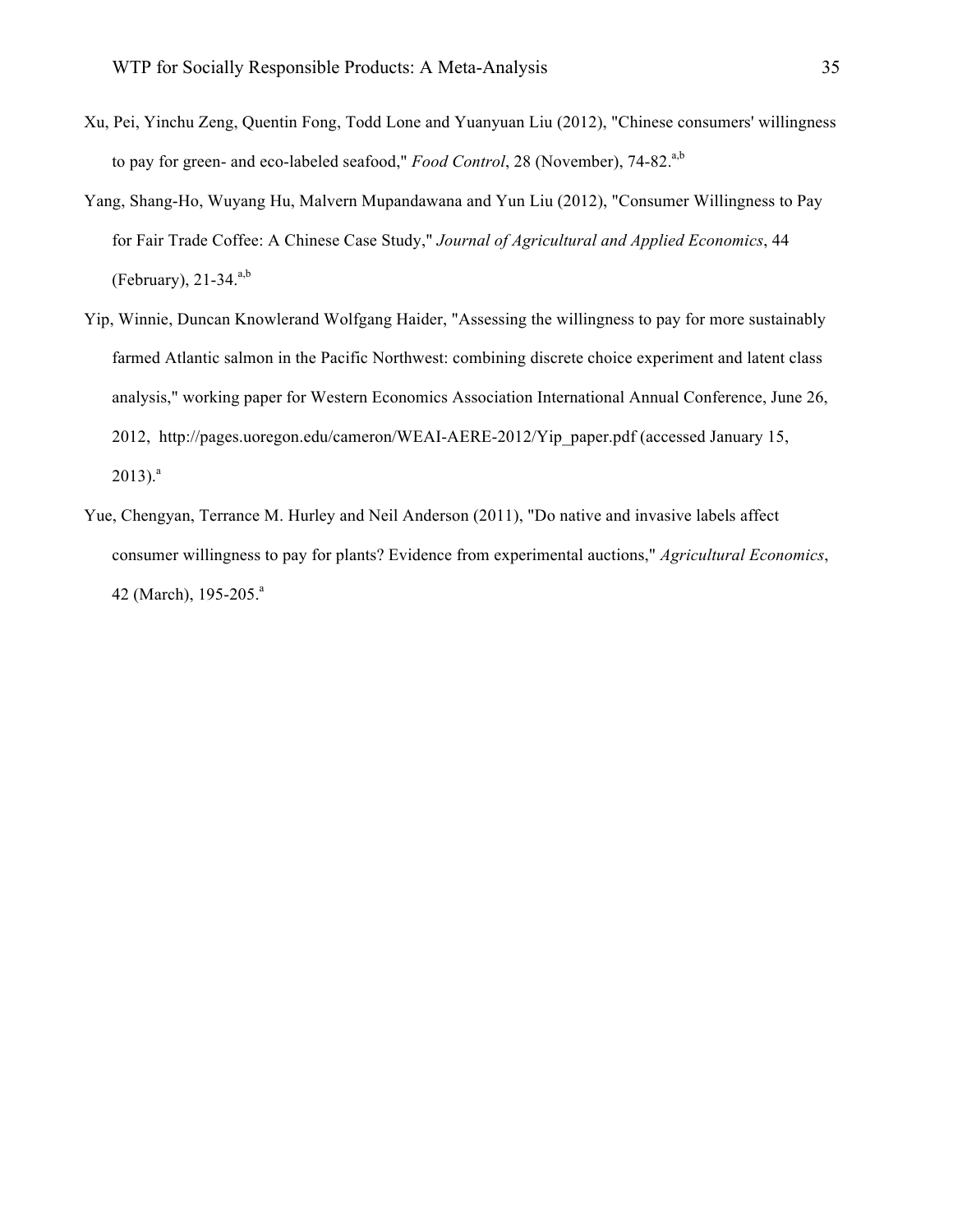# **Table 1. Number of Observations by Independent Variable for Each Dependent**

# **Variable**

|                       |                       | DV: Percent<br>Difference WTP over<br><b>Base Price</b> | DV: Proportion of<br>Participants WTP a<br>Premium |
|-----------------------|-----------------------|---------------------------------------------------------|----------------------------------------------------|
|                       | Variable              | # of Observations                                       | # of Observations                                  |
|                       | Willingness to Pay    |                                                         | 106                                                |
| <b>Base Price</b>     |                       | 147                                                     | 83                                                 |
| Peer Reviewed         |                       | 153                                                     | 92                                                 |
|                       | Durable               |                                                         | 57                                                 |
| Beneficiary           | Environment           | 113                                                     | 85                                                 |
|                       | People                | 23                                                      | 12                                                 |
|                       | Animals               | 26                                                      | $\overline{4}$                                     |
|                       | Multiple              | 9                                                       | 5                                                  |
| Certified             |                       | 87                                                      | 61                                                 |
| Location              | NorthAmerica          | 81                                                      | 52                                                 |
|                       | Europe                | 70                                                      | 32                                                 |
|                       | SouthAmerica          | $\mathbf{1}$                                            | $\overline{2}$                                     |
|                       | Asia                  | 14                                                      | 15                                                 |
|                       | Australia             | 5                                                       | 5                                                  |
| Form of Elicitation   | Conjoint              | 38                                                      | 5                                                  |
|                       | Multiple Choice       | 86                                                      | 78                                                 |
|                       | Open-Ended            | 20                                                      | 19                                                 |
|                       | Auction               | 14                                                      | $\overline{2}$                                     |
|                       | Purchase Data         | 13                                                      | $\overline{2}$                                     |
| Hypothetical          |                       | 140                                                     | 102                                                |
| Incentive Compatible  |                       | 33                                                      | $\overline{4}$                                     |
| <b>Allow Negative</b> |                       | 88                                                      | 29                                                 |
| Interactions          | CertifiedXEnvironment | 66                                                      | 53                                                 |
|                       | CertifiedXPeople      | 11                                                      | $\overline{4}$                                     |
|                       | CertifiedXAnimals     | $\overline{2}$                                          | $\boldsymbol{0}$                                   |
|                       | CertifiedXMultiple    | $8\,$                                                   | $\overline{4}$                                     |

L,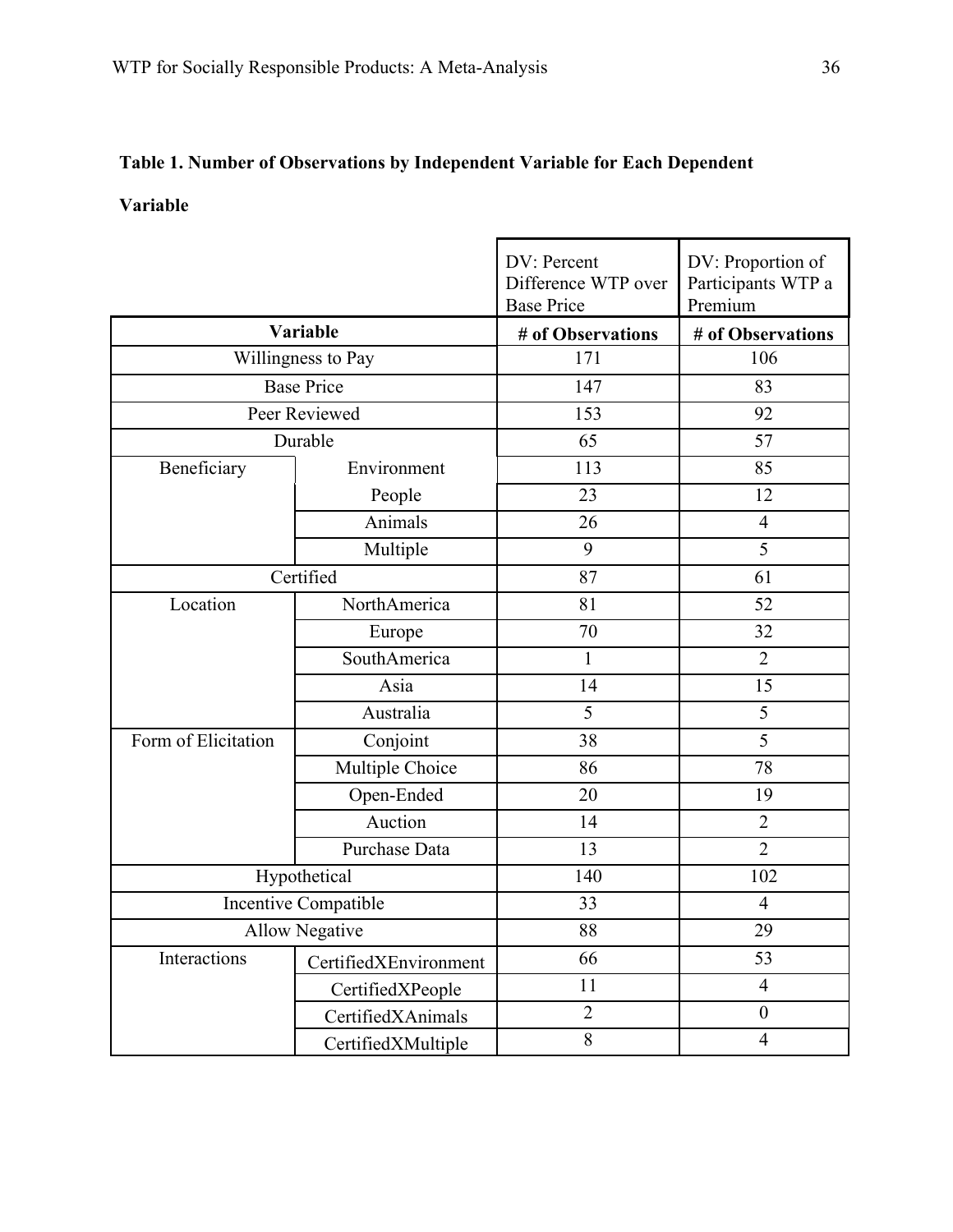|                         |                       |                             | <b>Model III: Model</b>                |
|-------------------------|-----------------------|-----------------------------|----------------------------------------|
|                         | <b>Model I: Base</b>  | <b>Model II: Model</b>      | with Base Price                        |
|                         | <b>Model</b>          | with Base Price*            | and Interactions                       |
| Variable                | Coefficient           | Coefficient                 | <b>Coefficient</b><br>(Standard Error) |
|                         | (Standard Error)      | (Standard Error)            |                                        |
| Constant                | $26.386(5.153)^{a}$   | 24.968 (5.850) <sup>a</sup> | $23.252(5.590)^{a}$                    |
| Peer-Reviewed           | $-12.037(4.196)^{a}$  | $-6.123(4.303)$             | $-6.671(4.182)$                        |
| Durable                 | $-9.306(2.875)^{a}$   | $-7.869(4.660)^{\circ}$     | $-8.974(4.471)^{b}$                    |
| Benefiary: People       | 11.987 $(4.734)^{a}$  | 9.438 $(4.320)^b$           | 18.034 $(9.417)^c$                     |
| Benefiary: Animal       | 8.667 (5.619)         | 0.463(5.071)                | 0.801(4.795)                           |
| Benefiary: Multiple     | 7.740 (7.056)         | $-16.473 (4.046)^{a}$       | $-10.923(3.624)^{a}$                   |
| Certified               | 6.101(3.880)          | $10.914(4.515)^{b}$         | 13.651 $(4.160)^a$                     |
| Europe                  | 4.410 (3.358)         | 8.940 $(3.507)^a$           | $10.868(3.601)^a$                      |
| South America           | 0.550(3.376)          | $-8.758(3.963)^{b}$         | $-9.232(4.024)^{b}$                    |
| Asia                    | $-7.749(2.819)^{a}$   | $-9.639(3.218)^{a}$         | $-10.070(3.167)^{a}$                   |
| Australia               | $8.036(2.338)^a$      | 6.941 $(2.539)^{a}$         | $6.605 (2.508)^a$                      |
| Purchase Data           | $-28.342(13.371)^{b}$ | $-29.470(13.300)^{b}$       | $-28.340(13.524)^{b}$                  |
| Conjoint                | 3.699(4.269)          | $-1.895(5.377)$             | $-1.095(5.372)$                        |
| Open-Ended              | $-2.740(4.282)$       | 5.183 (5.206)               | 5.581 (5.591)                          |
| Auction                 | $-24.784(14.261)^c$   | $-19.182(15.303)$           | $-15.875(15.395)$                      |
| <b>Allows Negatives</b> | $-13.375(3.626)^{a}$  | $-9.097(3.933)^{b}$         | $-9.928(4.063)^{b}$                    |
| Self-Calculated DVs     | 3.509 (3.391)         | 2.943 (2.931)               | 1.925 (3.259)                          |
| Incentive Compatible    | 36.460 $(12.616)^a$   | 30.238 $(13.153)^{b}$       | 29.709 $(13.401)^{b}$                  |
| Ln Baseprice            |                       | $-1.520(0.497)^{a}$         | $-1.368(0.457)^{a}$                    |
| CertifiedXPeople        |                       |                             | $-11.516(10.497)$                      |
| CertifiedXAnimals       |                       |                             | 1.303 (22.808)                         |
| CertifiedXMultiple      |                       |                             | $-6.255(4.202)$                        |

# **Table 2. Results: Percentage Difference Willing to Pay Over Base Price**

 $R^2$  0.394 0.761 0.766

 $a$  *p* < .01,  $b$  *p* < .05,  $c$  *p* < .10 \* Preferred Model